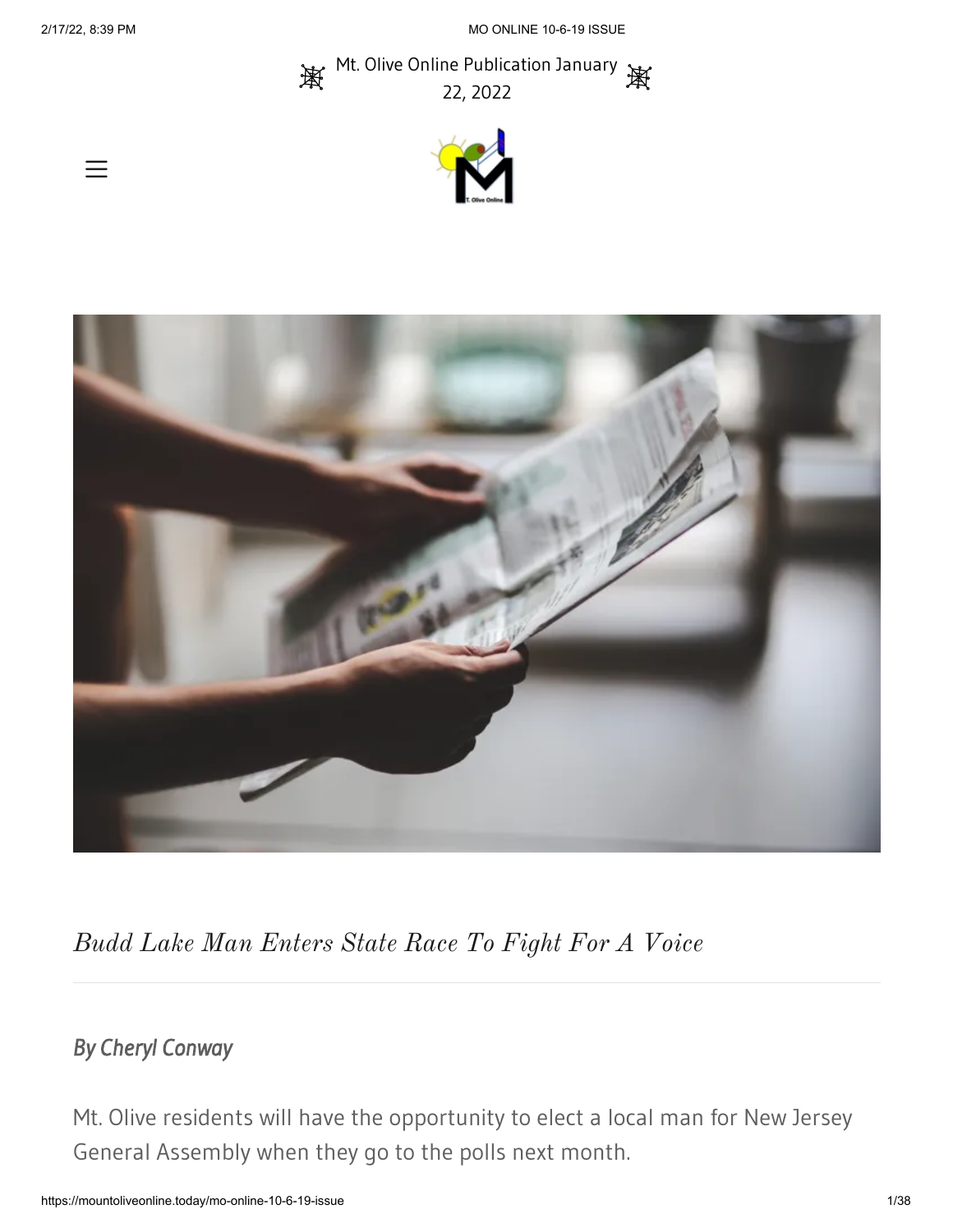Dan Soloman Smith of Budd Lake is running as a Democrat candidate for Legislative District 24 in the Nov. 5 election. With two seats up for grabs, Smith and his running mate Deana Lykins of the Morris County Democratic Committee, face off against incumbants F. Parker Space and Harold J. Wriths of the Regular Republican Organization.

As a resident of Mt. Olive for 14 years, Smith knows what the local issues are and can bring those concerns to the state level if elected to the N.J. State Assembly. As an attorney, small business owner, former judge, husband, father, and local taxpayer, Smith brings wisdom, skill, experience and new ideas in his first run for political office.

Learn more about Smith in his responses received during an interview with "Mt. Olive Online."

*When did you move to Mt. Olive? What brought you here?* "I moved to Mt. Olive in 2004 with my family," says Smith, 64. We moved here because we wanted a neighborhood with more green space to raise our daughter." Married for 24 years to Francine, the couple has a 17-year old daughter, Emily.

### *Educational and Professional Background*

Smith earned a bachelor's in communications studies from the University of Detroit in 1976; his J.D. from Howard University School of Law in 1999; and master's in law from Temple, Beasley School of Law.

"My [general law] practice is located in Orange, N.J. but my clients span the state of N.J.," says Smith. "I specialize in litigation."

As an attorney for 33 years, Smith says "I selected the legal profession to serve the community."

Through his work as an attorney, Smith has represented small businesses, homeowners, public entities and private individuals, and has a solid command of the legislative process, as his background describes. "He has made local government more accountable by promoting policies that benefit more families, more students and more business owners."

Smith explains: "I created a First Source Program requiring developers to hire local residents and businesses to work on development projects in Orange. That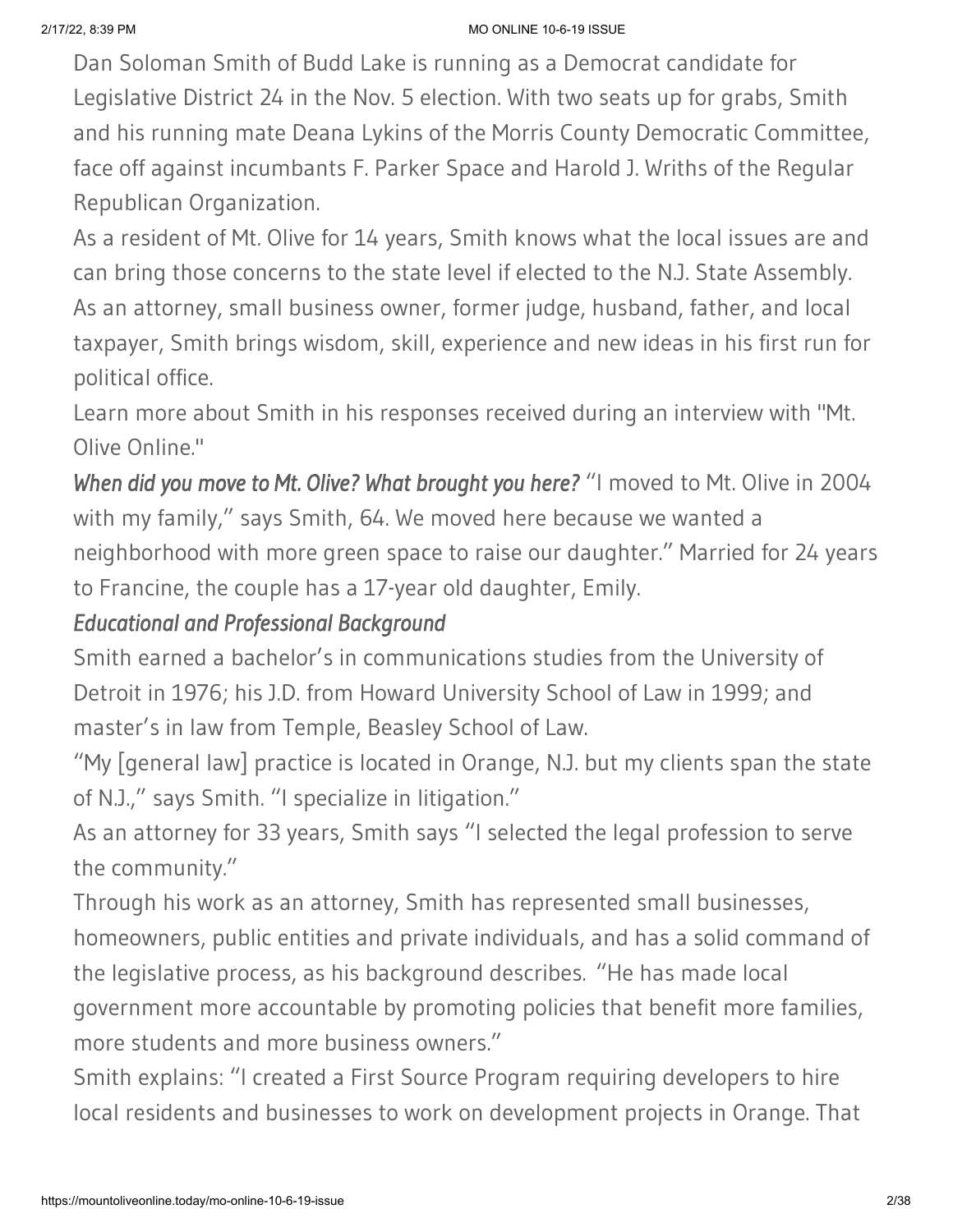same knowledge and experience is transferable to Mt. Olive and the entire LD24 District.

As a dedicated public servant, Smith served as a municipal court judge in Essex County for four years; library board attorney for Orange; and non-profit board trustee for Warren County College Foundation in which he helped raise funds to support educational programs.

*Do you have any other involvements in and out of Mt. Olive? "*I pay Mt. Olive property taxes," says Smith. "I support the local businesses by hiring and patronizing them. Made donations to the local food pantry. Provides support to the local recreational football team."

Outside of Mt. Olive, Smith has worked with the N.J. Orators' organization for more than 20 years, working with children in grades 4-12, teaching public speaking skills.

"Public speaking is one of the biggest fear people have next to dying," says Smith. "I wanted children to have the confidence to speak in front of any size audience and it's proven that they do better in school as well."

For the orators' group, "I served as a competition judge for the state competitions held in the fall and spring of each year," he says. "Later when a chapter was established in Morris County, my wife and I served as lead coaches. This included teaching public speaking skills to children 7 to 18 years old, helping them select an oratory piece to practice and present at the statewide competitions. One of our chapter members spoke at the annual Morris County Interfaith Martin Luther King Breakfast where Senator Cory Booker introduced him. The video can be found on YouTube."

While serving as vice president of the Warren-Sussex Chapter of the NAACP from 2008 to 2012, he brought community leaders together for round-table discussions to promote local diversity.

While a student in college, Smith became a founding member of the Morris County chapter of the Alpha Phi Alpha Fraternity, through which he plays an active role in organizing an annual Community Health Day in Morristown. Alpha Phi Alpha "focuses on leadership building," says Smith. "Dr. Martin Luther King Jr., and Supreme Court Justice Thurgood Marshalls were members."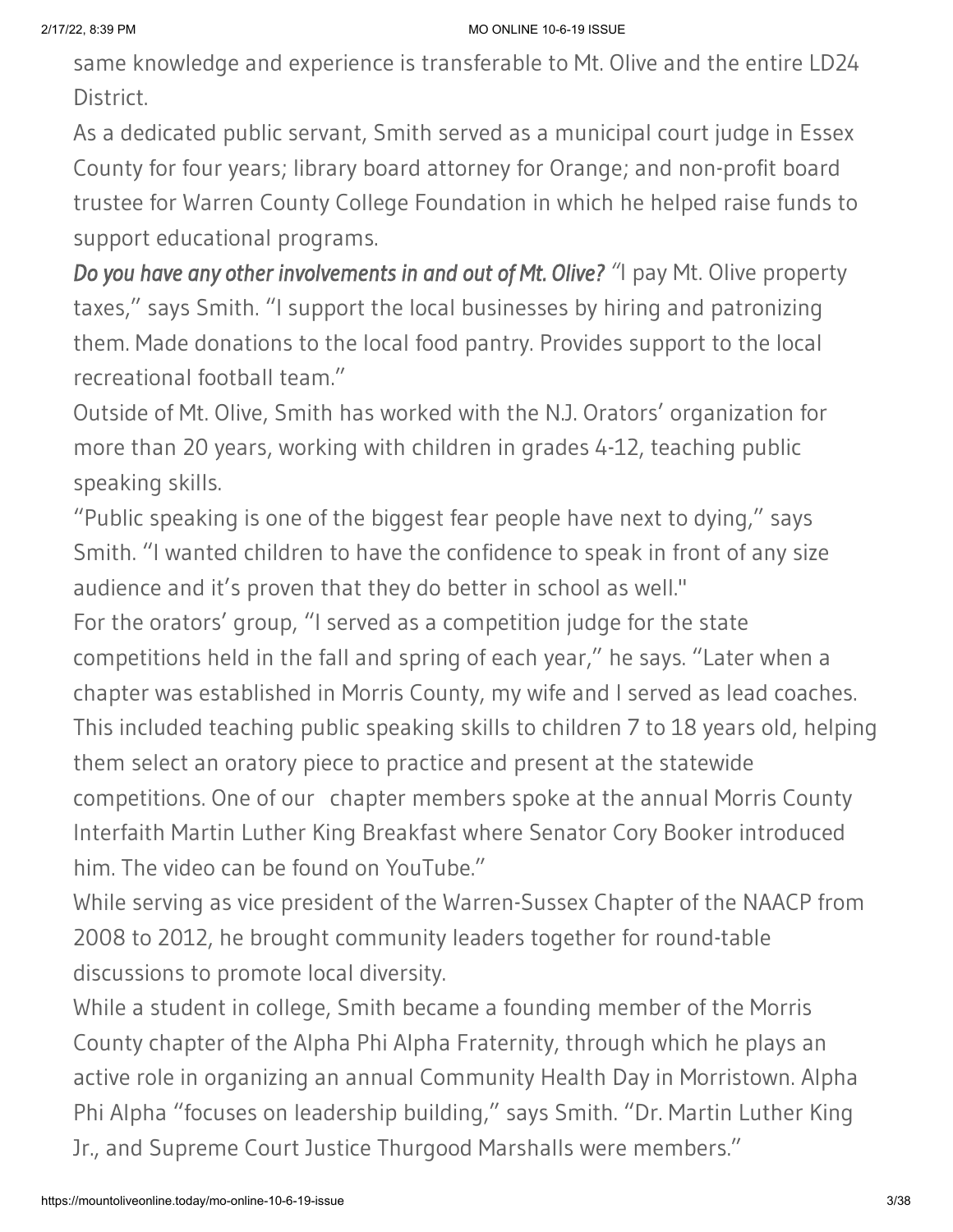### *When did you decide to run for NJ General Assembly? Why are you running?*

"I am running because I don't feel the citizens of the 24th District have received the kind of effective representation in Trenton that they deserve," says Smith. "The incumbents have been too often absent from Assembly sessions and too focused on partisan goals instead of what is best for the people who elected them. My platform is People Over Party and that is who I will represent: The People."

# *What strengths do you bring if elected to this position?*

"I have lived in this district for 16 years," says Smith. "I know and understand the people and the challenges they face. I am also intimately familiar with the political process and what it takes to achieve real positive change.

"I'm a fighter and I will show up to the battle," he says.

### *What issues concern you the most as a resident of Mt. Olive and N.J.?*

"Economic development and improving infrastructure to support the kinds of enterprises we need to attract in our district to promote jobs and growth," says Smith. "Public transportation improvements in certain parts of the district will enable our citizens to get to the "good" jobs.

"Cleaning up our environment and lakes in a long-term and sustainable way will improve quality of life and maintain small business success," he adds.

"Getting taxes under control."

### *Why should voters in LD 24 vote for Dan Smith?*

"As a cancer survivor I know what it means to fight," says Smith. "I will fight in Trenton for LD24 for: Improved public education by increased funding for public education; affordable higher education and vocational training programs in order to attract and retain young people, retirees, and business; more manageable property taxes."

### *Any upcoming events to highlight or support your campaign?*

Smith announced his endorsement received from Congressman Tom Malinowki. There is also Breakfast Reception with special guest Congresswoman Mikie

### Sherrill, Tuesday, Oct. 8.

For more information about Democratic Candidates for NJ General Assembly District 24, Dan Smith and Deana Lykins, visit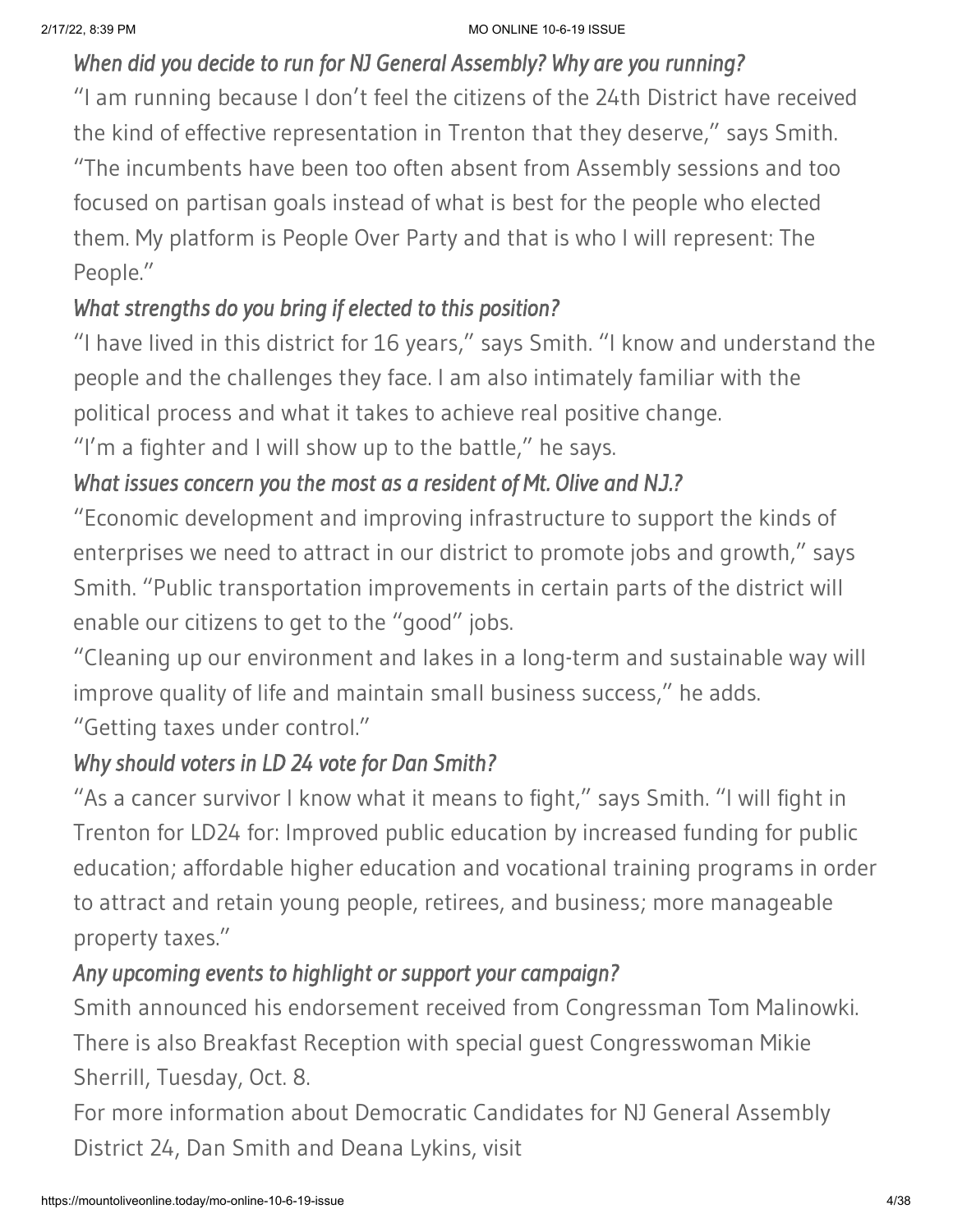[https://www.lykinsandsmithforassembly.com/.](https://www.lykinsandsmithforassembly.com/)

#### **Malinowski Endorses Lykins & Smith for N.J. State Assembly**

On Oct. 4, Congressman Tom Malinowski (D-NJ 7th District) proudly endorsed Democratic Assembly candidates for Legislative District 24 Deana Lykins of Green Township and Dan Smith of Mt. Olive Township.

"Deana's and Dan's vast experience and passion will be an asset for the residents of the 24th district when they are elected to the Assembly," Malinowski said. Lykins and Smith said they were honored to receive Malinowski's endorsement, with Lykins noting that the first-term congressman is a strong leader in the House and a fierce advocate for his constituents.

"At the federal level, Congressman Malinowski works tirelessly and has prioritized legislation to protect our natural resources and the environment, make investments in infrastructure and transportation, and to restore the SALT tax deduction for New Jersey property owners," said Lykins.

An attorney with 20 years of policy experience and mother of two school-aged children, Lykins worked for the N.J. Legislature, with a focus on small business needs and labor and consumer rights. She noted that she appreciates Malinowski's ability to reject partisan divides and fights for all of his constituents, regardless of their political affiliation.

"And you can count on Dan and me to put people over party and work just as hard for the constituents in the 24th District to provide tax relief while returning our fair share of state funding to boost efforts to grow and develop sustainable agro-tourism, enviro-tourism, widespread high-speed internet infrastructure, and support small businesses," she said.

A former municipal judge, Trustee for Warren County Community College, and small business owner as an attorney in private practice, Smith agrees with Malinowski on his support for restoring the SALT tax deduction, support for public education, and ending predatory higher education lending practices.

"Deana and I will be strong advocates for the constituents in the 24th District," said Smith.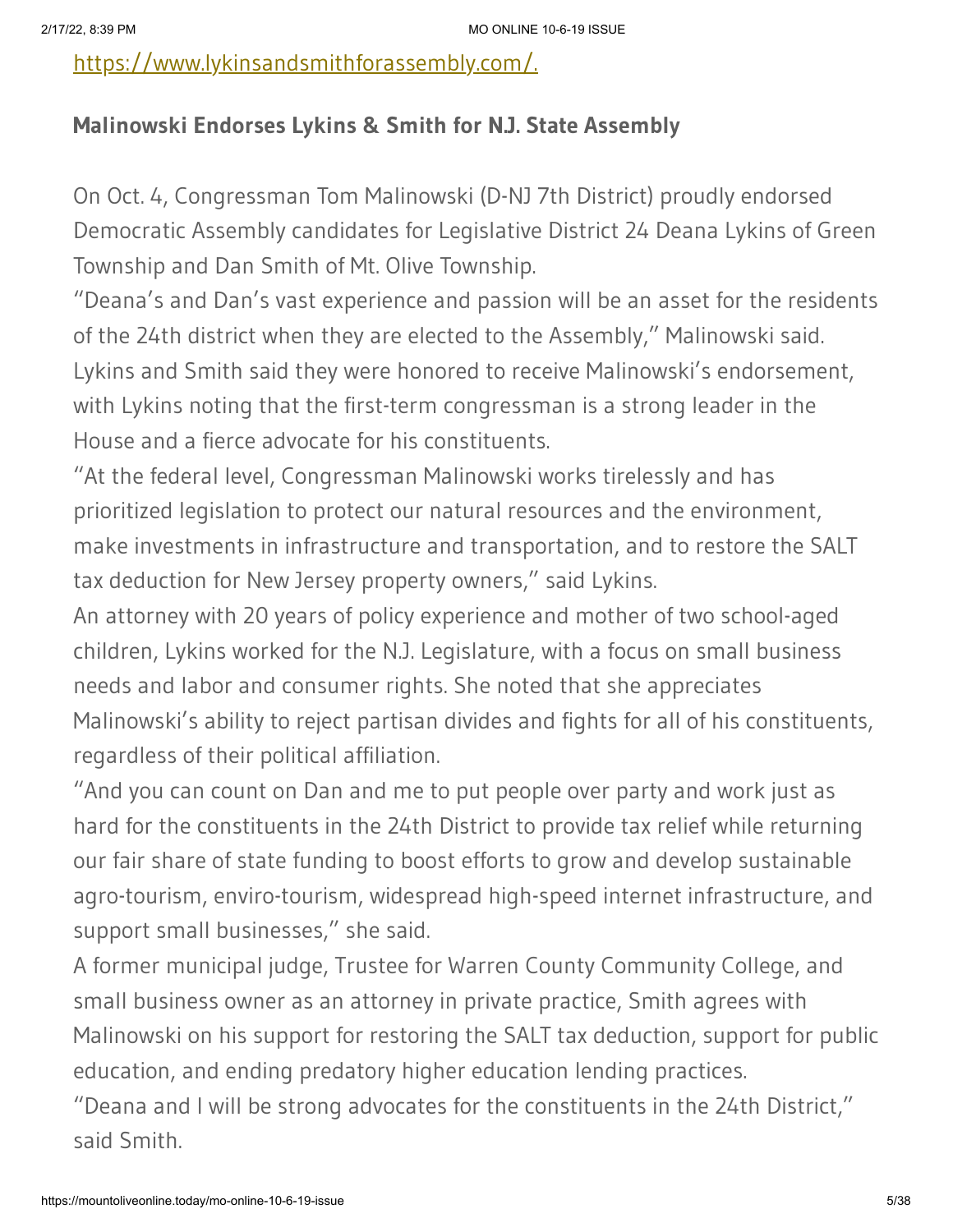Like Malinowski, Smith noted that he and Lykins will work to provide more manageable property taxes and more funding for public education and affordable higher education and vocational training programs in order to attract and retain young people, families, retirees and businesses to northwestern N.J. N.J. Legislative District 24 encompasses the Morris County municipality of Mt. Olive Twp.; the Sussex County municipalities of Andover Borough, Andover Twp., Branchville Borough, Byram Twp., Frankford Twp., Franklin Borough, Fredon Twp., Green Twp., Hamburg Borough, Hampton Twp., Hardyston Twp., Hopatcong Borough, Lafayette Twp., Montague Twp., Newton Town, Ogdensburg Borough, Sandyston Twp., Sparta Twp., Stanhope Borough, Stillwater Twp., Sussex Borough, Vernon Twp., Walpack Twp. and Wantage Twp.; and the Warren County municipalities of Allamuchy Twp., Belvidere Town, Blairstown Twp., Frelinghuysen Twp., Hardwick Twp., Hope Twp., Independence Twp., Knowlton Twp., Liberty Twp., Oxford Twp. and White Twp.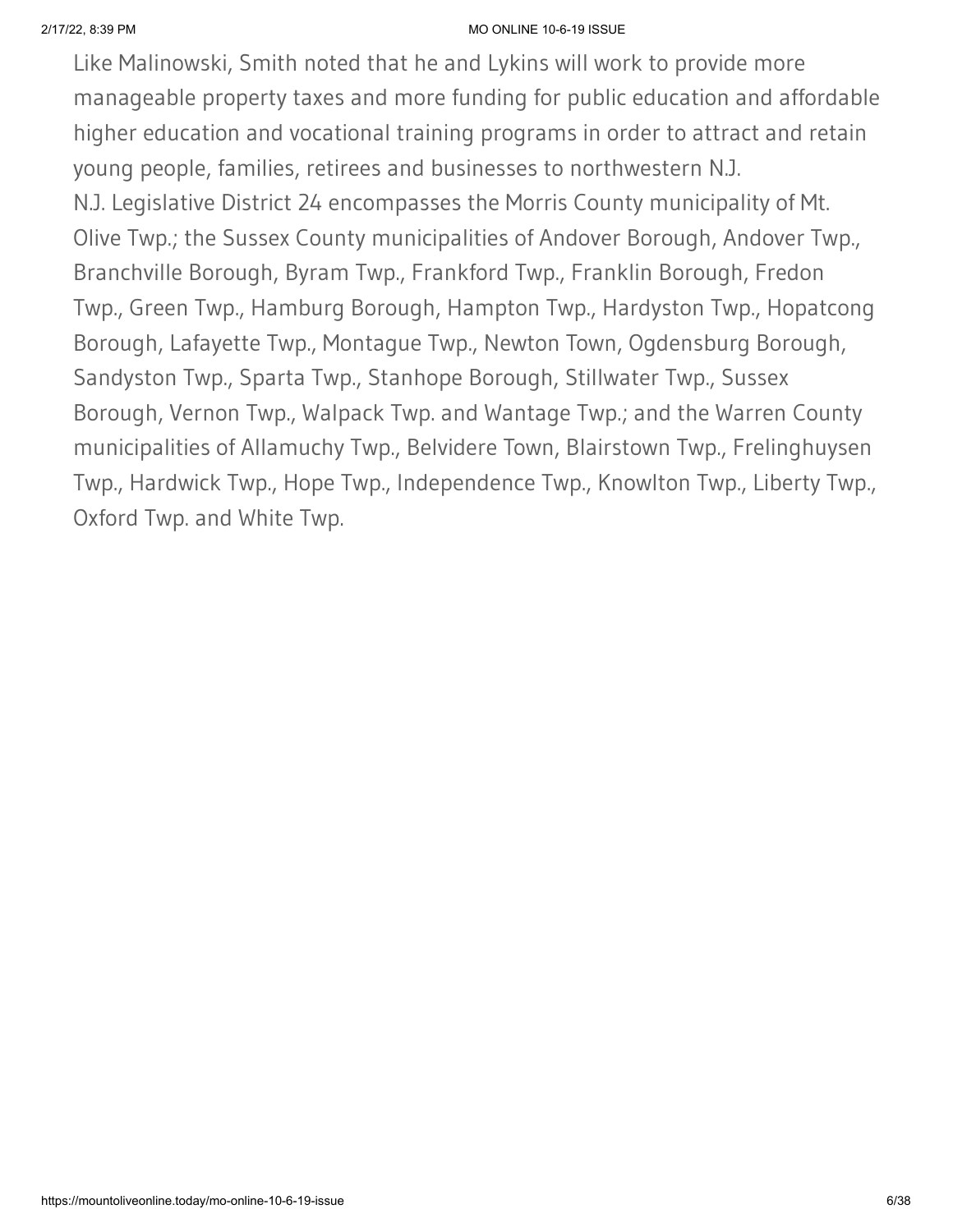Welcome readers to the 29th issue of Mt. Olive Online. Get MO news online today! Advertise with us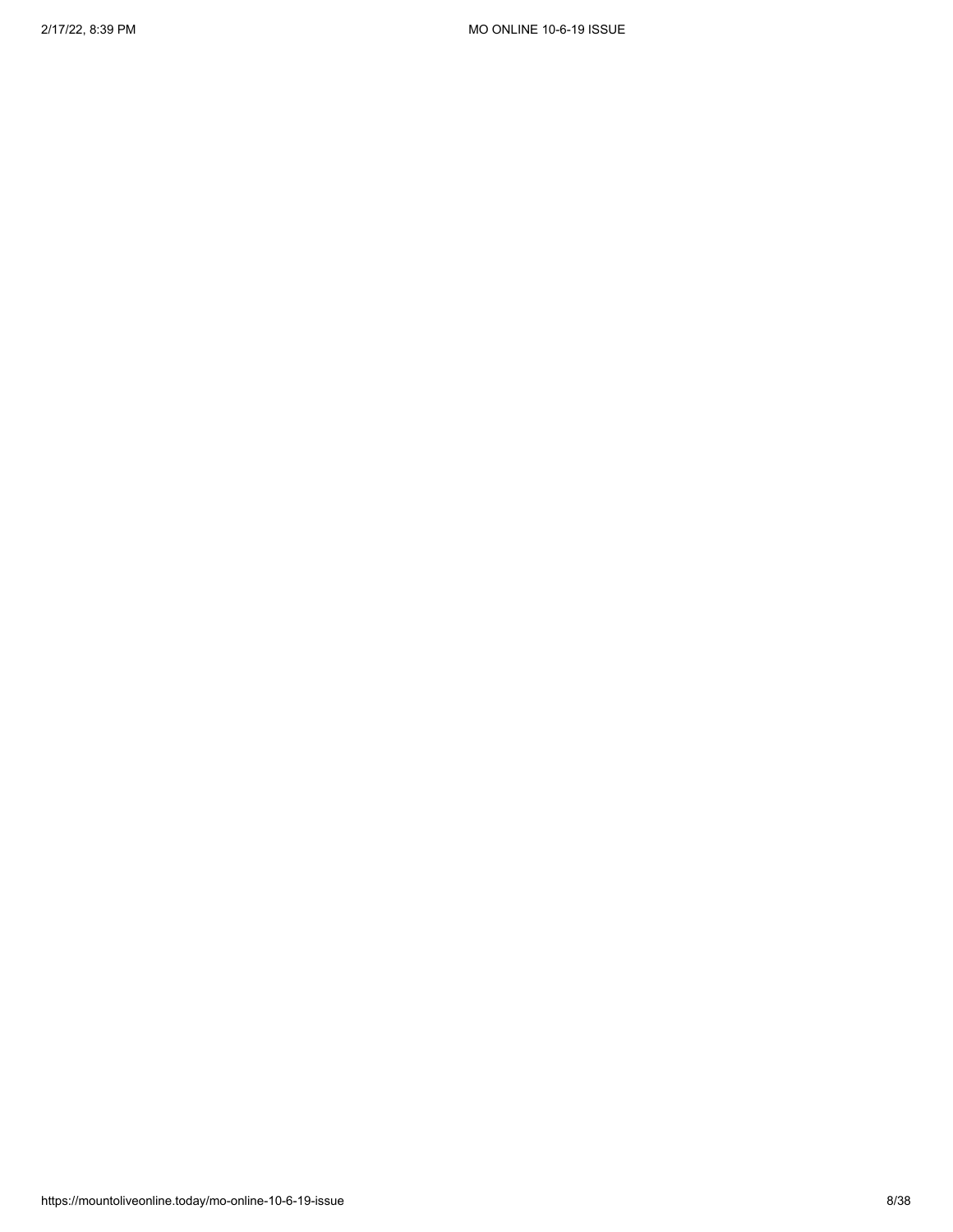*1:1 Initiative Allows All Students To Hit 'Books' 24/7*

# By Cheryl Conway

Throughout their school years, children have been taught to share as it is proper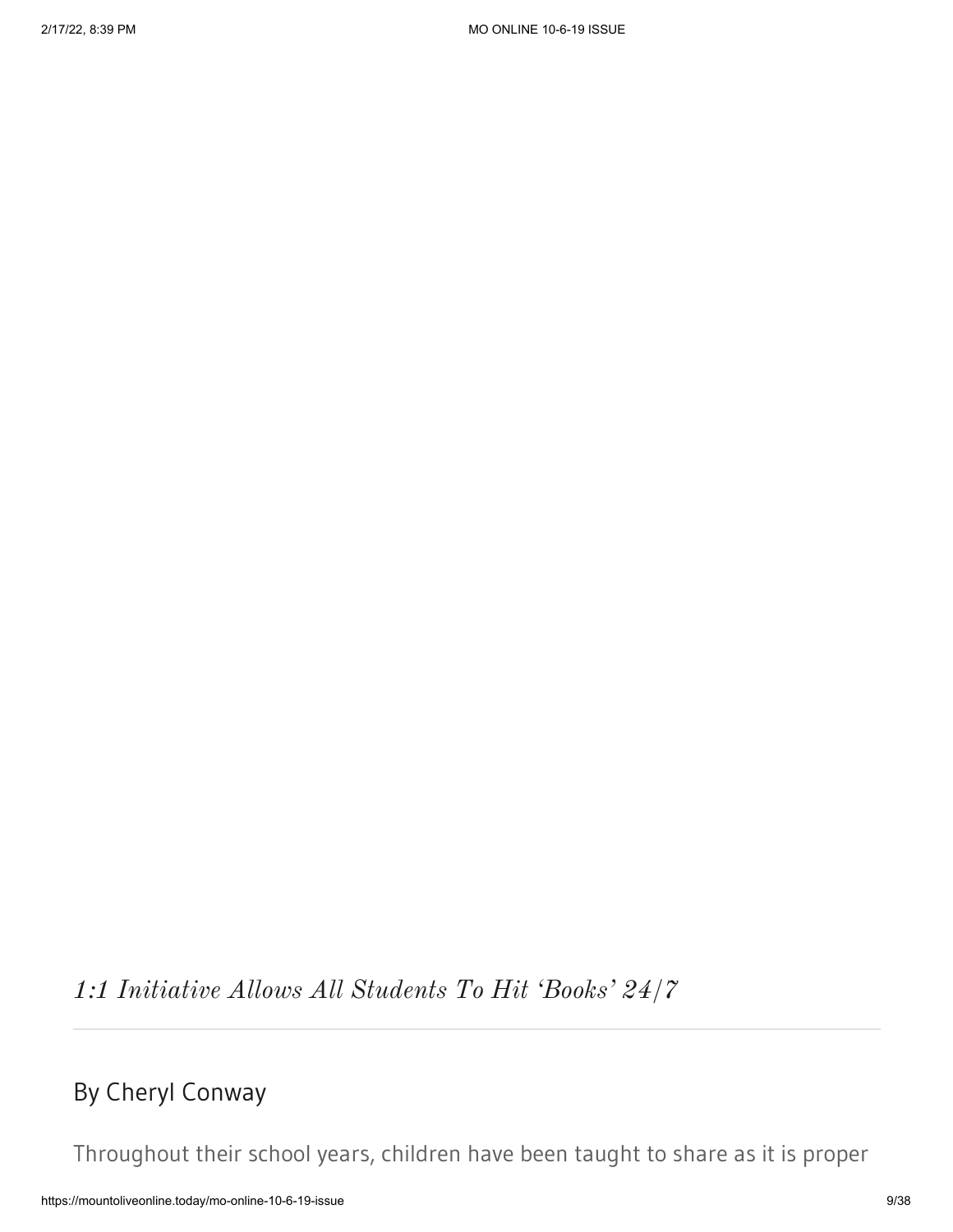etiquette, but when it comes to having their own Chromebook, it is now one to one at Mt. Olive High School.

This school year, all 1,515 students at MOHS have been gifted a free Chromebook to use during the school year. Students are expected to bring their device to school every day and are encouraged to bring them home to complete homework, study, and research.

The new 1:1 Initiative provides all students the tools and resources for success in the classes, keeps up with technology and offers a matching platform such as using Google classroom.

"We are very excited about this initiative," says MOHS Principal Kevin Stansberry. "The Mt. Olive School District has always been on the cutting edge. We've been recognized by the N.J. Department of Education as a future ready school. Using 21st century technology, we continue to build on those invaluable experiences." Stansberry says one of the district's goals has been to make sure all students are college ready. Providing Chromebooks gives students an advantage to being ready for that next stage in their education.

"All students, whatever pathway they choose, they are equipped to be successful," Stansberry explains.

"We have a high-end product for our students," says Stansberry. "They are very appreciative of the opportunity to have access of our systems; it's been a very positive roll out."

#### **Dollars Worth Spending**

The idea to purchase new Chromebooks for all students was brought to the Mt. Olive Twp. Board of Education during last year's budget preparation, says Stansberry.

It was during that time frame when Stansberry was looking at the current Chromebooks that were being provided within the school classrooms and realized "the number that were end of life," he explains. End of life, he explains, is when the device approaches its four- and five-year cycle.

"We have a five-year plan for technology," explains Stansberry. Devices are "used very heavily 180 days a year; batteries start to go." So they rotate them in and out every five years.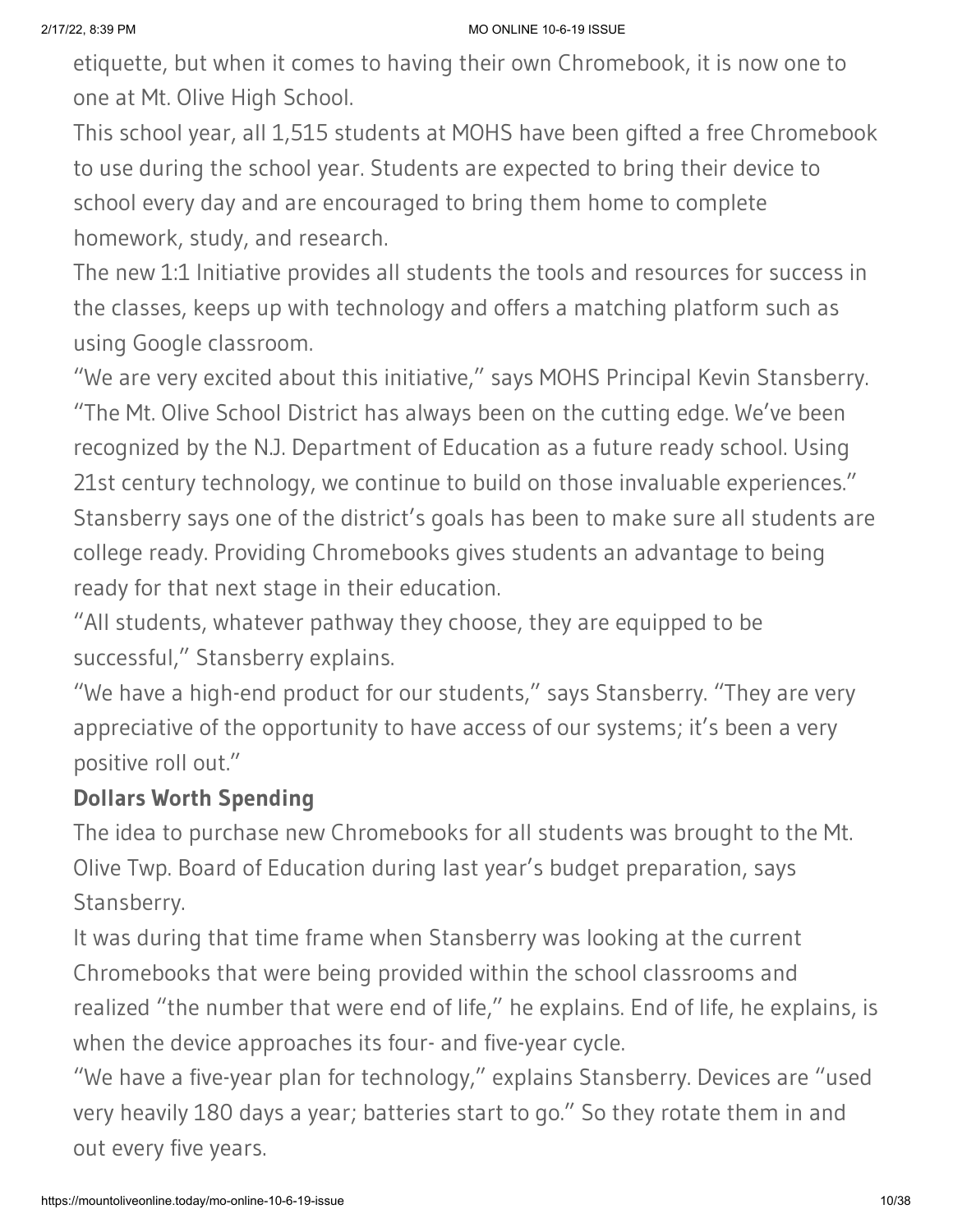Stansberry wanted "access to the 21st century to enhance the learning process," he explains, so why not allow students to bring the devices to and from school? "We wanted to make sure technology was in the schools and outside the schools," says Stansberry, so all students can "keep up with various tasks," and

provide "equal access to technology" to all students.

Dr. Robert Zywicki, superintendent of Mt. Olive School District, made the recommendation to the board at that time to purchase new Chromebooks. The school board unanimously approved the purchase of 1,540 Hewlett Packard Chromebooks as part of their budget presentation last March. Although there are 1,515 students, extras were ordered in case new students moved to the district, he explains.

Total cost came to \$186,000, says Zywicki, after the discounted price. Each Chromebook is valued at \$230, he says.

Good news is there was "no increase in the technology budget," says Zywicki, since it came from the end of life budget, and the technology budget was down from the previous year.

There was "no increase in the technology budget," he says, and therefore, "did not increase taxes at all."

### **Easy Roll Out**

While most of the Chromebooks were picked up this summer before the school year began, some students are still picking theirs up, says Stansberry.

"Distribution was rather smooth," says Stansberry. "We had five to six days to distribute."

Students and their parents were required to sign a Mobile Use and Security Policy Student Release Form for their Chromebook.

Technological support for the Chromebooks is provided at the school through district personnel, says Stansberry. There has been some sensitivity with the touch pads, but no major issues with the devices so far, he says.

"Students have been very responsible taking them home or bringing them every day," says Stansberry.

According to the security policy release form, "families will be assessed a \$50 fee for the first non-accidental repair and will be responsible for the full cost of the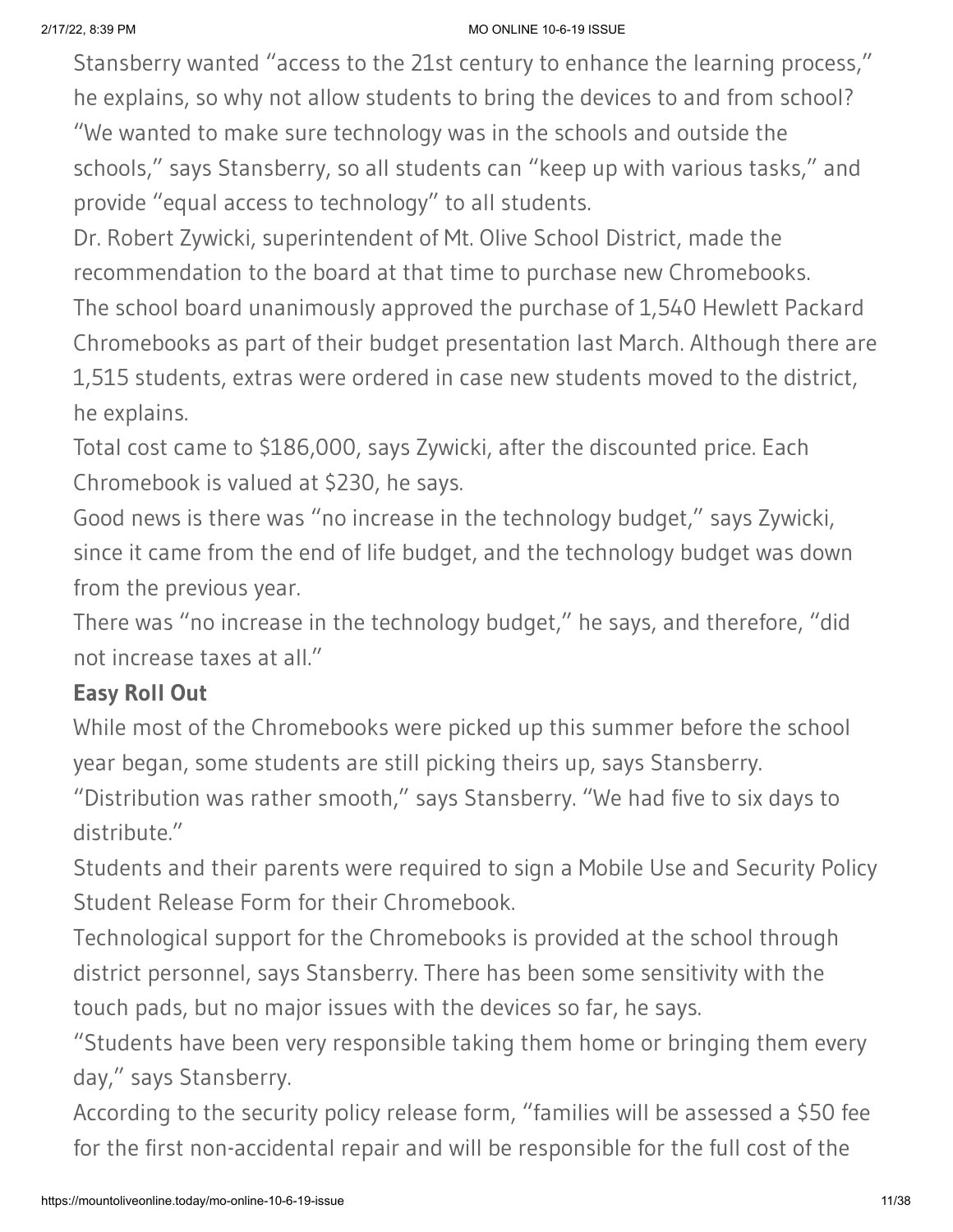non-accidental repair for additional declarations of device negligence." Families will not be charged the fee if it breaks under the warranty, Zywicki explains. If there is no warranty, then the \$50 fee will apply.

The "vast majority" of issues are "insured by Hewlett Packard," says Zywicki. The old Chromebooks have been repurposed throughout the district, school officials say.

With the 1:1 Initiative students take care of the Chromebooks, making sure they are charged, and brought to and from school with care, says Stansberry. The "Hewlett Packard Chromebooks are very functional, very flexible, very powerful," says Stansberry.

The computers are formatted to feature primarily Google Bundle, says Stansberry. The school has been using Google Suite for the past five or six years, he says, such as Google Classroom for assignments. Students can access their Chromebooks for links for resources and can turn in all their work digitally. "Teachers can use other applications," he adds.

To make sure all teachers are trained, Zywicki did offer training during the school year last year as well as over the summer for level one and level two certification to help teachers throughout the district navigate through Google Suite inside and outside the classroom, says Stansberry.

The plan is to have students keep the Chromebooks for three or four years. So freshmen who received their Chromebooks this year may get new ones their senior year, he says. Students who leave the district and graduating seniors will have to return their Chromebooks, he adds.

#### **Happy Students**

Having their own Chromebook has been a positive experience so far. Besides having something else to remember to bring to school in overstuffed backpacks, students are happy with their new devices.

Senior student Madison Whitlock of Budd Lake says she has had "No issues; the internet at school is extremely fast. The only issue that I have is that during the school day, being able to access some things that are school appropriate, some things are blocked, but that's understandable; but some things, like the online text books, makes it difficult in school to access."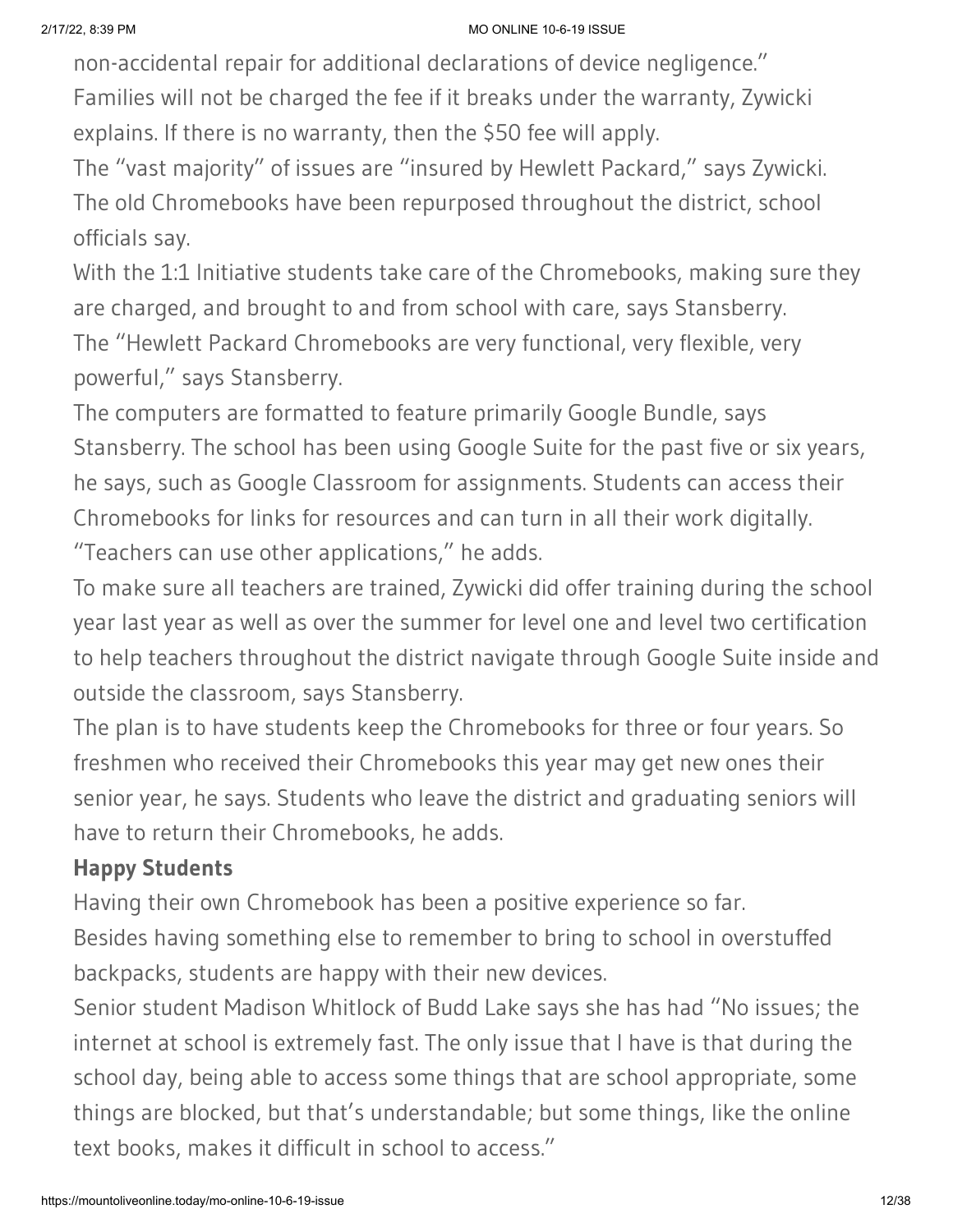She adds, "I love that it's our 'own.' No germs of others, it's yours. Your responsibility. You don't have to open a Chromebook with keys missing or anything like that. It's how you take care of it and how the school is putting trust in students, I think, is great.

"I use my Chromebook every day in school," adds Whitlock. "I would say day to day at least five/six (not including lunch) blocks I use it. It comes in handy when I'm working on things in the most common used websites, the google classroom, docs, slides. It gives me the ability to turn to the internet assisting me on lessons and the teachers use those things and let us connect with what we are learning. "It's made my life easier by having, like I said before, something in my reach," continues Whitlock. "Some kids who do not have computers at home and have had no way to check, you know like, homework or access notes without a computer, now they have the ability to do that."

Ninth grader Zoe Rogan of Budd Lake says "I haven't had any problems with my Chromebook. I like that we get to take it home and have our own individual one so other people don't accidentally mess something up on my account.

"I use my Chromebook every day, " says Rogan. "it's made doing homework and schoolwork in general a lot easier, everything is all on the Chromebook." Her brother, Cole Rogan, agrees.

"I have not had any problems with my Chromebook," says Cole Rogan, a 10th grader. "I like how there is never a problem with it, it is very reliable. I also like that it holds charge for multiple days if not the whole week.

"I use my Chromebook every day for homework and class work," he adds. "It has made my life easier because I can take neat notes and never lose them on the Chromebook."

Eleventh grader Brianna Evans of Flanders says, "I haven't had any issues with my Chromebook I just don't like how we can't customize it to our own liking such as our wallpaper or make any of our own adjustments.

"I like that I now have a laptop that I can take home with me and use for homework because before it was such a problem to do work online without my own laptop," she says.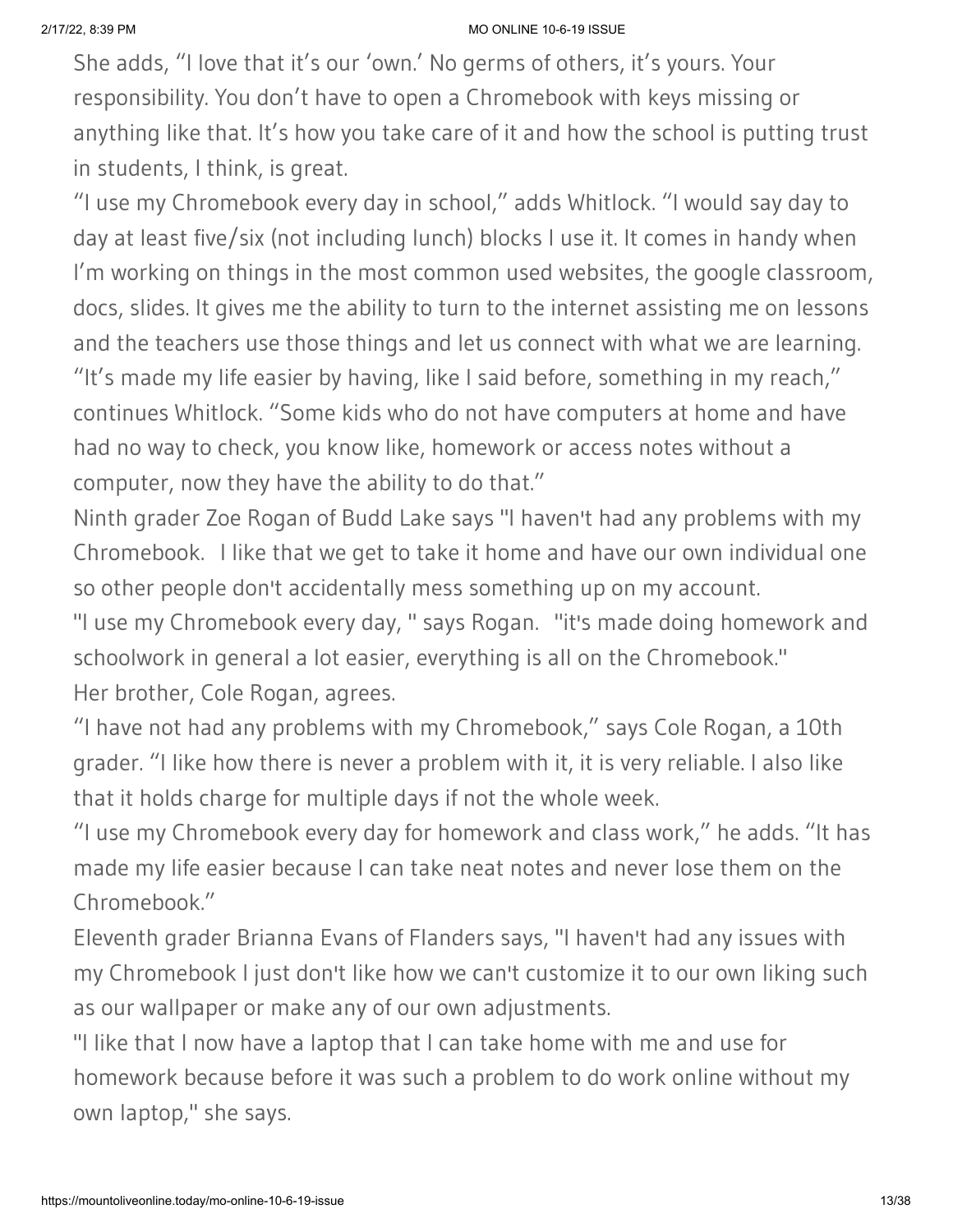"I use my Chromebook every block at school and as soon as I get home because I also like to use it for Netflix and homework," she laughs. "It's made my life easier when it comes to grades because now I have easy access to get my work done and now I don't procrastinate as much."

Tenth grader Haroon Mahmood says "they've worked pretty well; the only issue is it does not print.

"I like the battery and how it lasts for a long time plus it's pretty fast/new so it's in good condition," adds Mahmood, who uses it "every day at home and school. I always have it so it's very convenient and I can get things done whenever I need to."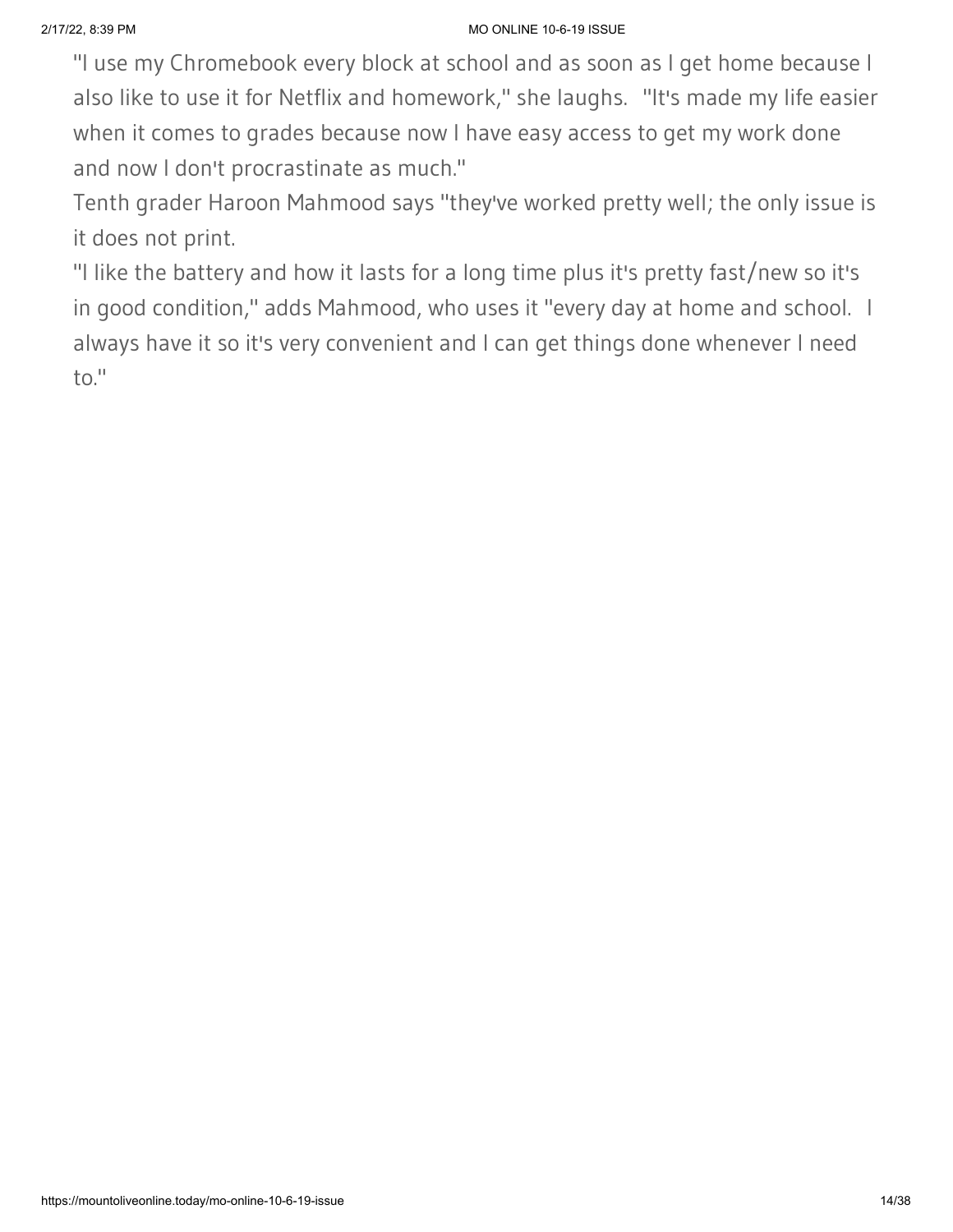*Scotland Shoots For Stars, 30+ Years Shines Brightly*

# By Cheryl Conway

After years of promoting kindness in the school and outside the community, Ann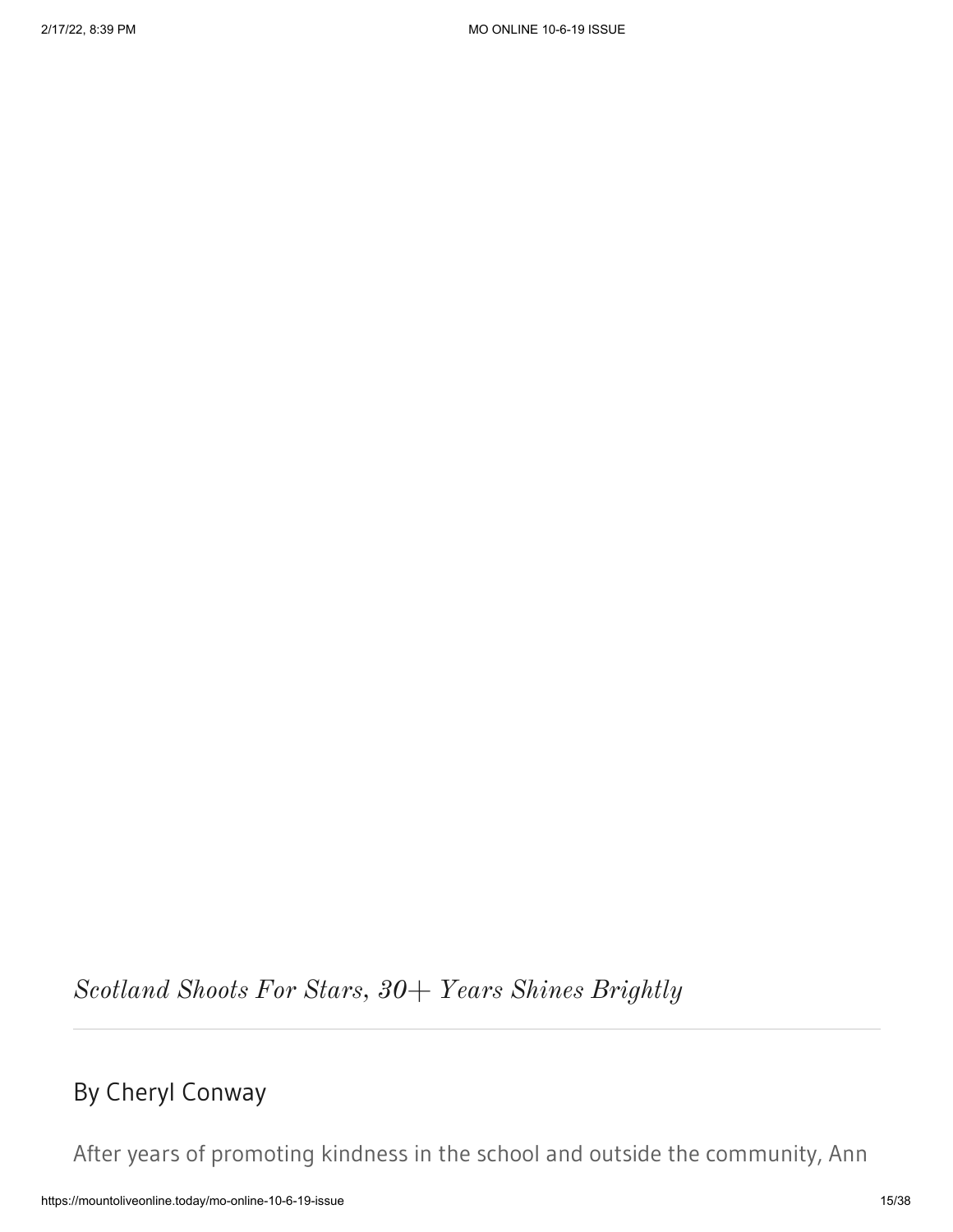Moehrle Scotland stood on the opposite side this time as a recipient of kindness. Scotland was recognized on Monday, Sept. 23, by the Mt. Olive Board of Education for her 30 years of service as a teacher in the district. She was among 39 recipients lauded at the last board meeting for 10, 20 and 30 years of employment in Mt. Olive.

While it is said that "it is better to give than receive," on this occasion, Scotland was happy to be a taker of kindness.

"It was such a nice gesture by Dr. Zywicki and the Board of Education," says Scotland, second grade teacher at Chester M. Stephens Elementary School in Budd Lake. "We all felt appreciated and celebrated for our effort(s). It was that pause moment…. Just taking time to reflect, remember and embrace all that we have contributed throughout the years. So many warm memories."

Scotland was one of four employees awarded for three decades of service. She and Karen LaValley, a physical education teacher at the Mt. Olive Middle School, along with two custodians Joseph Biasi and Thomas Dejong, received the Acrylic Shooting Star Award - " 30 YEARS"- "To Honor Your Service to Education" -"Your exceptional accomplishments and outstanding service enrich the lives of students... And inspire us all."

Thirteen were recognized for 20 years of service and received an Acrylic Crystal Iceberg: "20 YEARS" "Thank you for the years you have dedicated to the service of the school, students and staff."

For 10 years of service, 22 employees received a Custom Designed Red Tumbler with Mt. Olive School District Crest.

#### **Educator For 35 Years**

Working in education since 1984, Scotland has taught in the classroom for 33 years; she took two years off for maternity leave.

Married to Keith for 34 years, the couple raised two children, David and Samantha.

"David is married to Hannah and they are both teachers in Colorado," Scotland says proudly. "Samantha is a speech language pathologist in Pennsylvania." Scotland, 57, knew at a young age what she wanted to be when she grew up.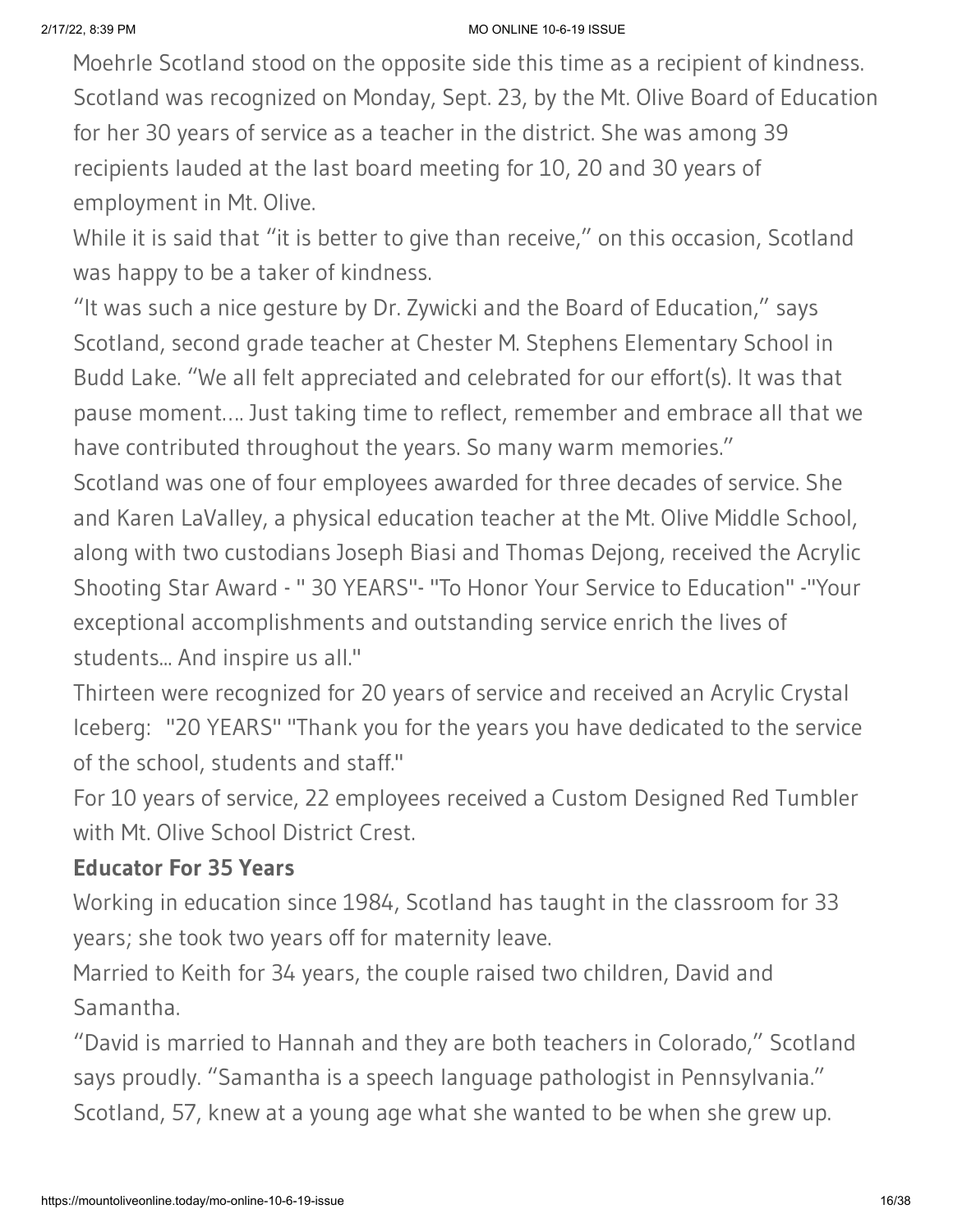"I never considered any other profession," says Scotland. "As a young child, I wanted to be in charge of my own classroom one day. As long as I can remember it was a goal of mine."

She attended County College of Morris from 1980-1982, earning an associate's degree in humanities/social science.

From there, she attended Glassboro State Teaching College (now Rowan), from 1982-1984 and became a certified elementary school teacher grades K-8.

Then in December of 1990, she earned her master's in education from Seton Hall University.

"In most recent years I earned 30+ credits in an online program for professional development from the University of La Verne located in La Verne, Calif.," she adds.

Before coming to Mt. Olive, Scotland's first job as an educator was in Sept. 1984 in Morris Plains.

"I taught an all-day kindergarten class at a school called Morris Plains Country Day School in Morris Plains, for two years, September 1984- June 1986," says Scotland. "So my years as a teacher actually started in 1984. This will be my 35th year as a certified teacher/ 33 years in a classroom...due to my maternity leaves."

# **Career In MO Schools**

"I was placed on staff in January of 1987," says Scotland, teaching fourth grade at Mountain View Elementary School in Flanders until June 1990.

After going on maternity leave from Sept. 1990-June 1991, Scotland moved over to Sandshore Elementary School in Budd Lake as a first and second grade teacher. In March of 1993, she left for maternity leave but then came back to Sandshore, until June 2001.

Since Sept. 2001, Scotland has been teaching first and second grade at CMS. So looking back, Scotland has been an employee of Mt. Olive for 32 years, but teaching for 30 years since two years included maternity leave; "30 years of actual teaching was last January," she explains.

"Currently, I am teaching 2nd grade at the Chester M. Stephens Elementary School," says Scotland. "I am fortunate enough to collaborate with my colleague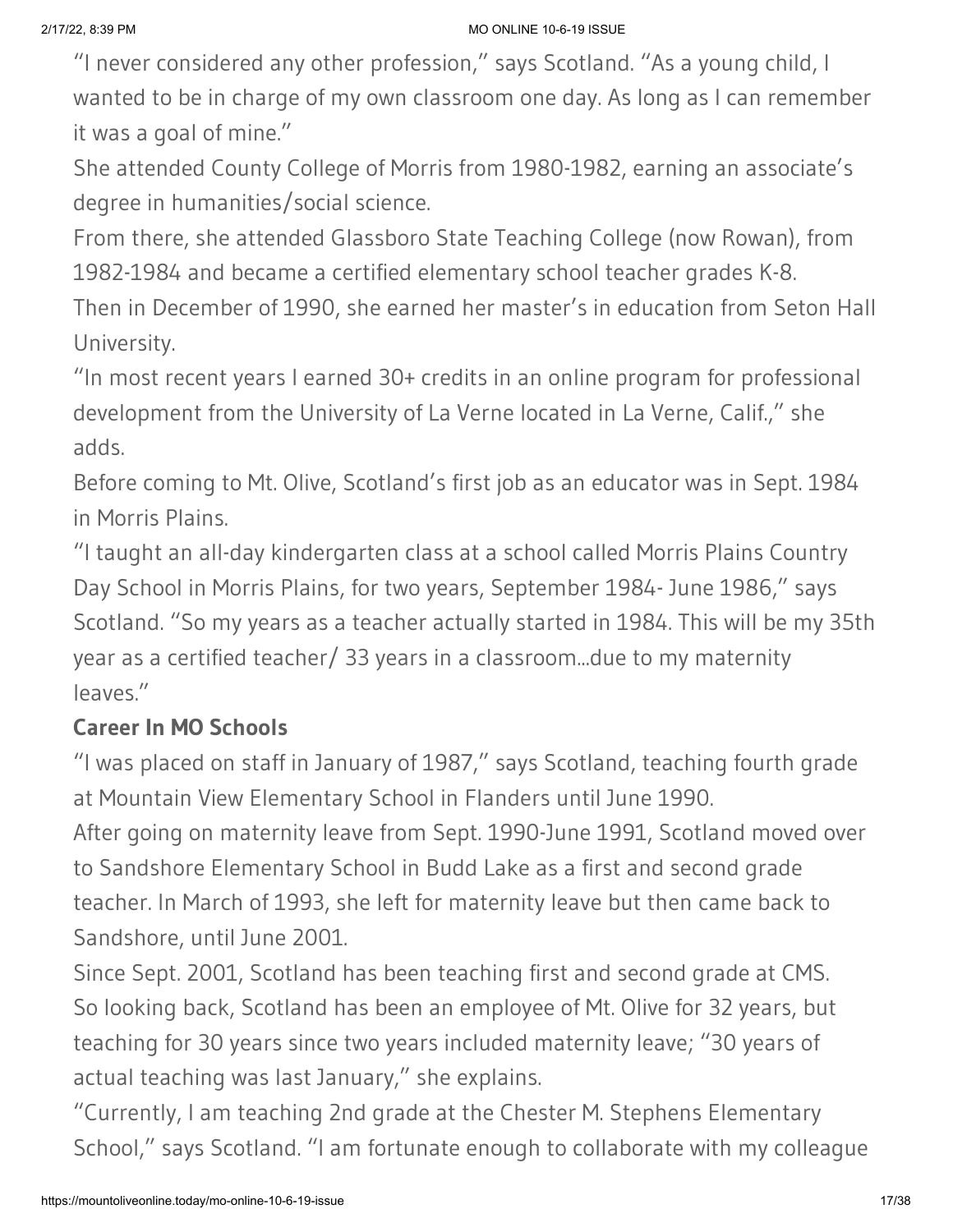Mrs. Dawn Walsh as our subject matters are departmentalized. Between the two classes I teach 45 children under the umbrella of language arts: Reading, writing, foundations. I also teach social studies."

### **As Things Change, Warmth Remains**

When asked why she has stayed at Mt. Olive schools for so long, Scotland replies, "This was the district that welcomed me in all those years ago and a warm welcome it was. Chester M. Stephens himself hired me and gave me a chance. From there I met brilliant educators and wonderful families. I grew as a teacher and a person. You don't walk away from that kind of love and trust. You embrace it and cherish it for as long as you can."

While there have been many enjoyable moments, Scotland says she has enjoyed the most: "The people, community, forming a voice of my own, and being able to serve others to the best of my ability. That's what we all enjoy… having a purpose."

As a teacher in the Mt. Olive district for three decades, Scotland has seen a lot of changes over the years.

"Administration has changed several times in my journey," says Scotland. "Each passionate towards creating a healthy, productive system that creates all types of opportunity for our students.

"Times and tools have changed and with that comes responsibility to utilize all that we can in order to connect with the world around us," she says.

"Methodologies have grown too. Staying current is a responsibility that we all have in the world of education.

"Family units have fluctuated over the years and the common life-style of how we live," she continues.

"The demands on the children have increased with time, this can be good and bad," says Scotland. "We live in a fast pace world with high expectations…

sometimes I think we need to slow down and celebrate the simplicities of life.

There is a mindset that we are going to miss something if we don't reach the top fast enough."

There have been some challenges along the way, Scotland admits, but that simply is expected in the role of a teacher.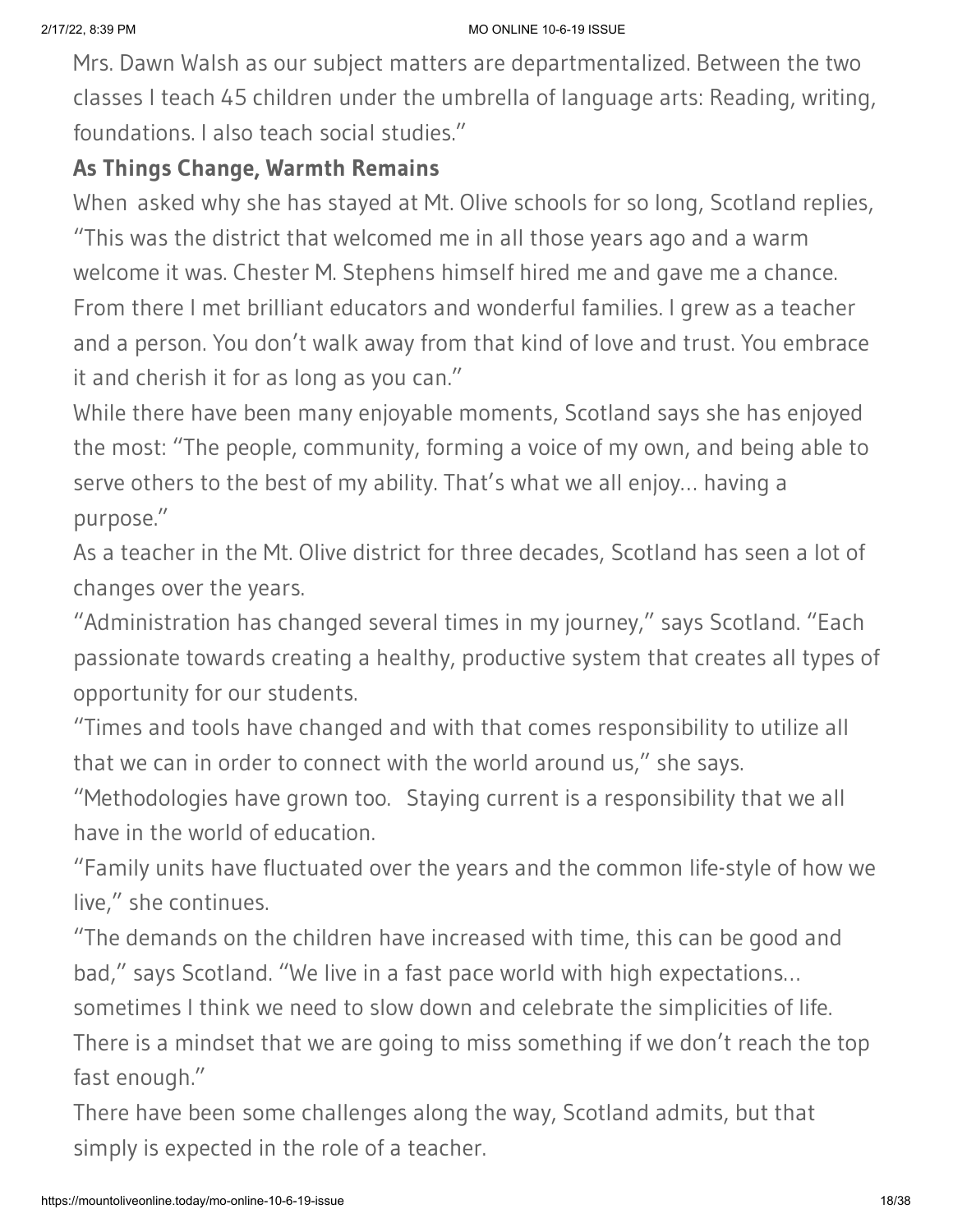"Each day a teacher is put to the test," explains Scotland. "It's not just a role, it is a responsibility that leaves imprints. The challenge is to leave an impression that will offer encouragement, care and wisdom.

"As I matured in this field, I have come to meet this complex role with the understanding that if I build trust, connections and offer lessons with passion, patience and sincerity… the methodology will be polished to its fullest potential. I know that sounds obvious, but in my younger years I put so much energy into the methodologies that the presentation didn't always connect with my boys and girls. I forgot to put the "me" in it. People need people. "Currently, I am personally challenged with all of the technology and to utilize it to its greatest effectiveness," she adds. "So many possibilities but with balance.

### Screen time, people time… BOTH need to be in place."

### **Great Accomplishments/Favorite Memories**

"It is my hope that somewhere in my career I have offered a reflection to a student that allowed he/she to believe in him/herself," says Scotland. "That would be golden in my eyes. Children need people to believe in them so they won't be afraid to reach for the stars. With a strong foundation, all things are possible.

"In addition, if my little voice was able to highlight kindness and the importance of using our skills/ knowledge for the greater good….well that too would give me long-lasting satisfaction," adds Scotland.

Her wonderful memories working in the district have been numerous.

"I have so many beautiful memories from over the years!" says Scotland. "Truly, countless! Amazing moments were never experienced alone… always had colleagues working alongside as we inspired each other. Most of those moments turned knowledge into wisdom. Knowledge being what you know and wisdom… using that knowledge in a real fashion to create change/goodness.

"When you offer such lessons and share in them it is a steppingstone to the next endeavor," says Scotland. "Some of the more recognized experiences would be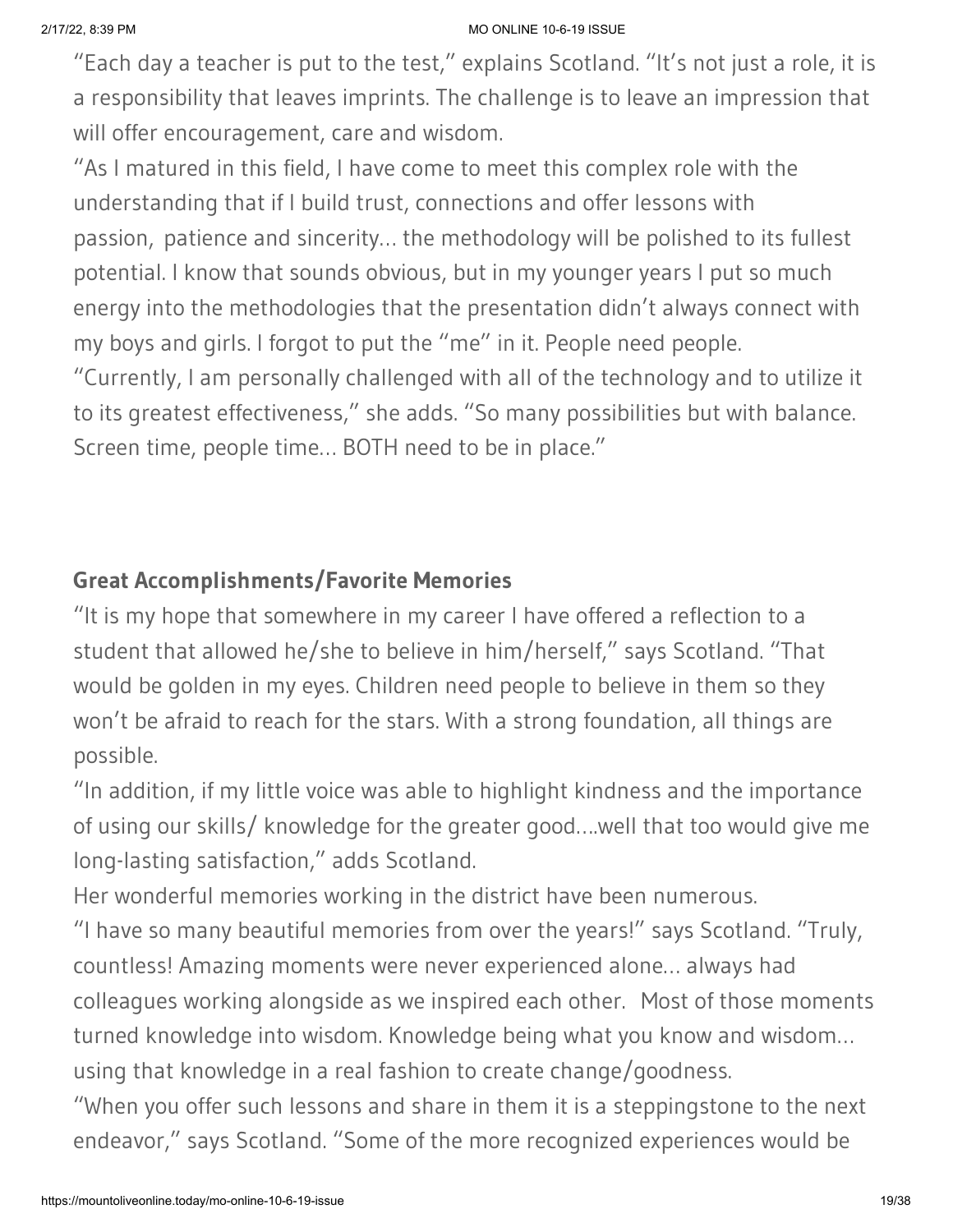the Kindness Tour, publishing a book, Love a Parent Night, Rainbow Connection outreaches and Take It Out Program," Scotland highlights. "Each of those experiences have helped me to grow and brought great joy to myself and students. "With that said, I have memorable moments with specific students as he/she has learned to read, write, take chances and be the best that they can be," adds Scotland. "To witness those private moments is a teacher gift like no other. My career path has been nothing but a blessing to me."

As every day is a new day, Scotland likes to bring her creative ideas to the classroom.

"Each day brings newness," says Scotland. "In recent years, we are offering students more time to collaborate and have time for dialogue. It is a muchneeded extension of their learning. It is fun to witness and listen as they solve problems together and support one another."

She says "there are some upcoming experiences that we will be participating in, but we are still working out the details." Readers should check out Twitter for day to day adventures at CMS.

"Our day to day "adventures" are posted all of the time  $@$ CMS4learning," she notes.

When asked about retirement plans, Scotland's response: "Not yet. They say I will know when the right time is. Until then, I plan on embracing every moment of this career and all the people I am able to share it with. I am one lucky lady." She paraphrases a favorite Helen Keller quote: "My friends and family (students too) have made the story of my life."

"Thirty plus years, I wouldn't change a thing!" she concludes.

### *Photo Gallery*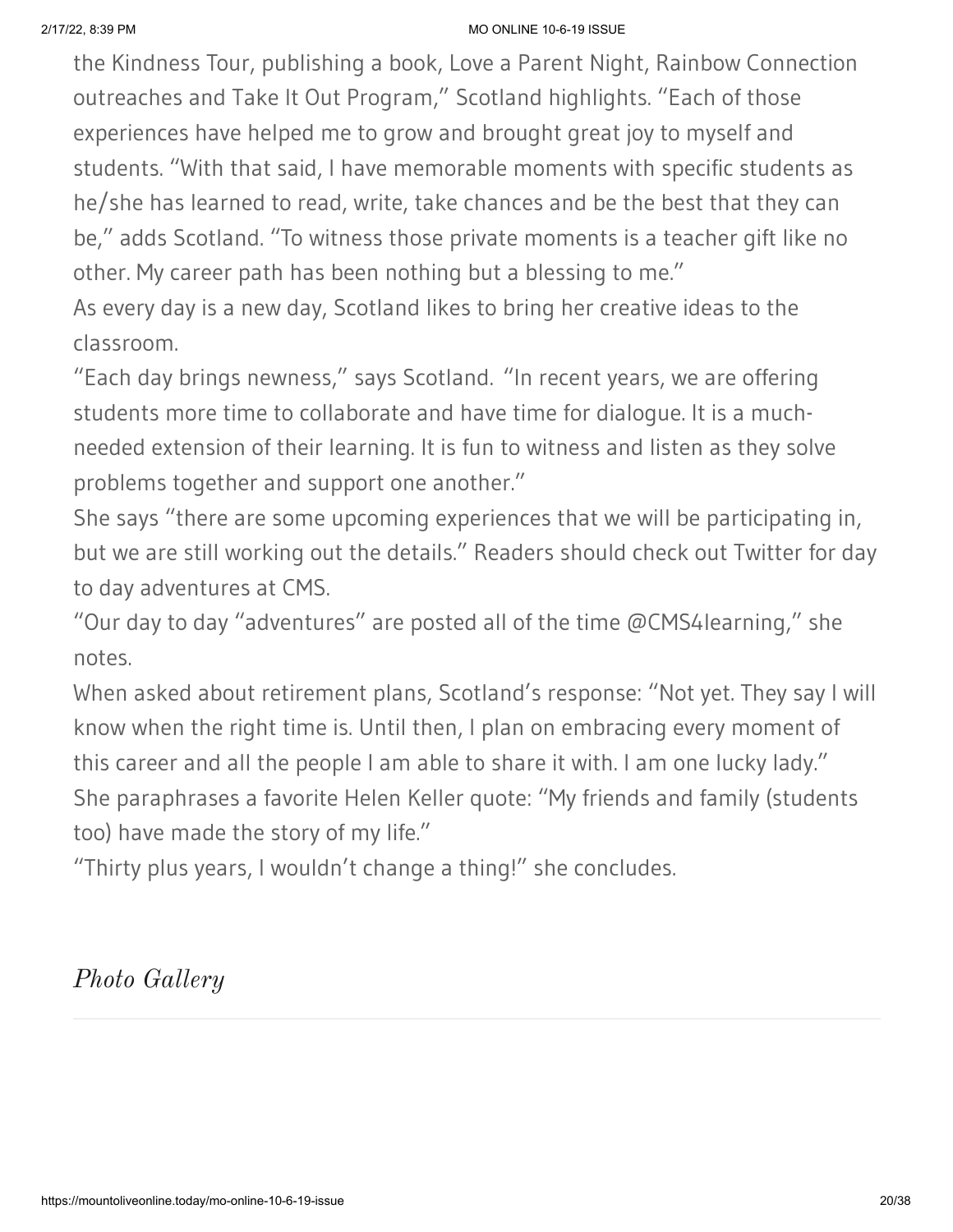*Local Library News*

#### **Library Events Covered This Fall Like Leaves**

Live Your Best Life with Essential Oils-a workshop titled, Essential Oils 101 (Make & Take Diffuser Bracelet) is set for Saturday, Oct. 12, from 11 a.m.-12:30 p.m. in the Gathering Room.

Come join Perri O'Flynn for this fun essential oils project…the bracelet can be used as a diffuser "on the go;" to take your oils anywhere and use them for any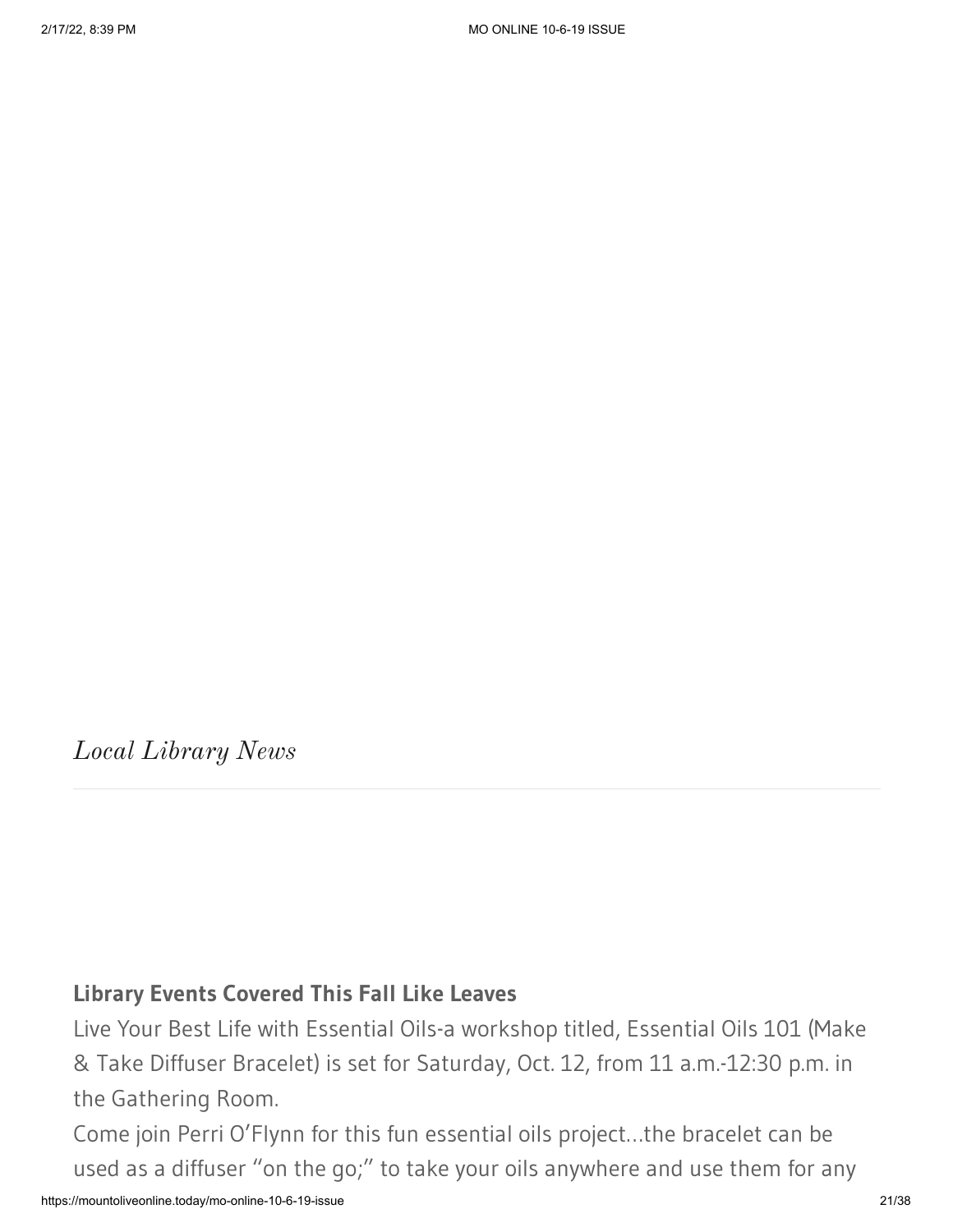situation. Also, learn the benefits of using essential oils in one's daily life. Limited to 12 adults. Registration requested.

Free Movie Night- Family favorite "Aladdin" will cover the screen at the MOPL on Tuesday, Oct. 15, at either 1 p.m.-3:15 p.m.; or 6 p.m.-8:15 p.m., in the Gathering Room. Rated PG 2019, fantasy/romance, 2 hr. 9 min. "Aladdin" is a 2019 American musical fantasy film produced by Walt Disney Productions. It is a lifeaction adaptation of Disney's 1992 animated film of the same name, which is based on the eponymous tale from "1001 Arabian Nights." Movie-style snacks provided!

Birds And Prey Up Close- The MOPL plans to host the Delaware Valley Raptors on Tuesday, Oct. 22, at 6:30 p.m. in the Gathering Room for its educational program "Close Encounters with Birds of Prey." It will be bringing an American kestrel, red-tailed hawk, peregrine falcon, great-horned owl, saw-whet owl and an immature bald eagle. The program is for adults and children over 6 years old only. Registration requested.

You Don't Have to Pay the Full Price for College- a "College Funding Seminar" is set for Wednesday, Oct. 23, at 7 p.m. in the Gathering Room. This free seminar, presented by Alvin G. Newell, vice president of Solutions for College Funding, Inc., will discuss how parents of college-bound high school juniors and seniors can: Make sure to not over-value your home on financial forms; try not to save money in child's name as it weighs more heavily than parent's savings; don't be afraid to negotiate with the college for a better financial aid package. Registration requested.

Come See the Real World Birthplaces of Gothic Horror- The MOPL plans to host "Strange Tales in Stone" on Wednesday, Oct. 30, at 7 p.m. in the Gathering Room. Join horror artist, Steve Gale and experience a unique blend of original artwork, Gothic literature, macabre history and European travel in this family-friendly presentation. Exhibition of his artwork will open on Wednesday, Oct. 16, in the Gathering Room to view for those unable to attend the presentation. Registration requested.

Interested in **learning to speak Spanish**? Join Dr. Paul Reilly for a 10 week class, which will emphasize spoken conversational Spanish in travel situations as a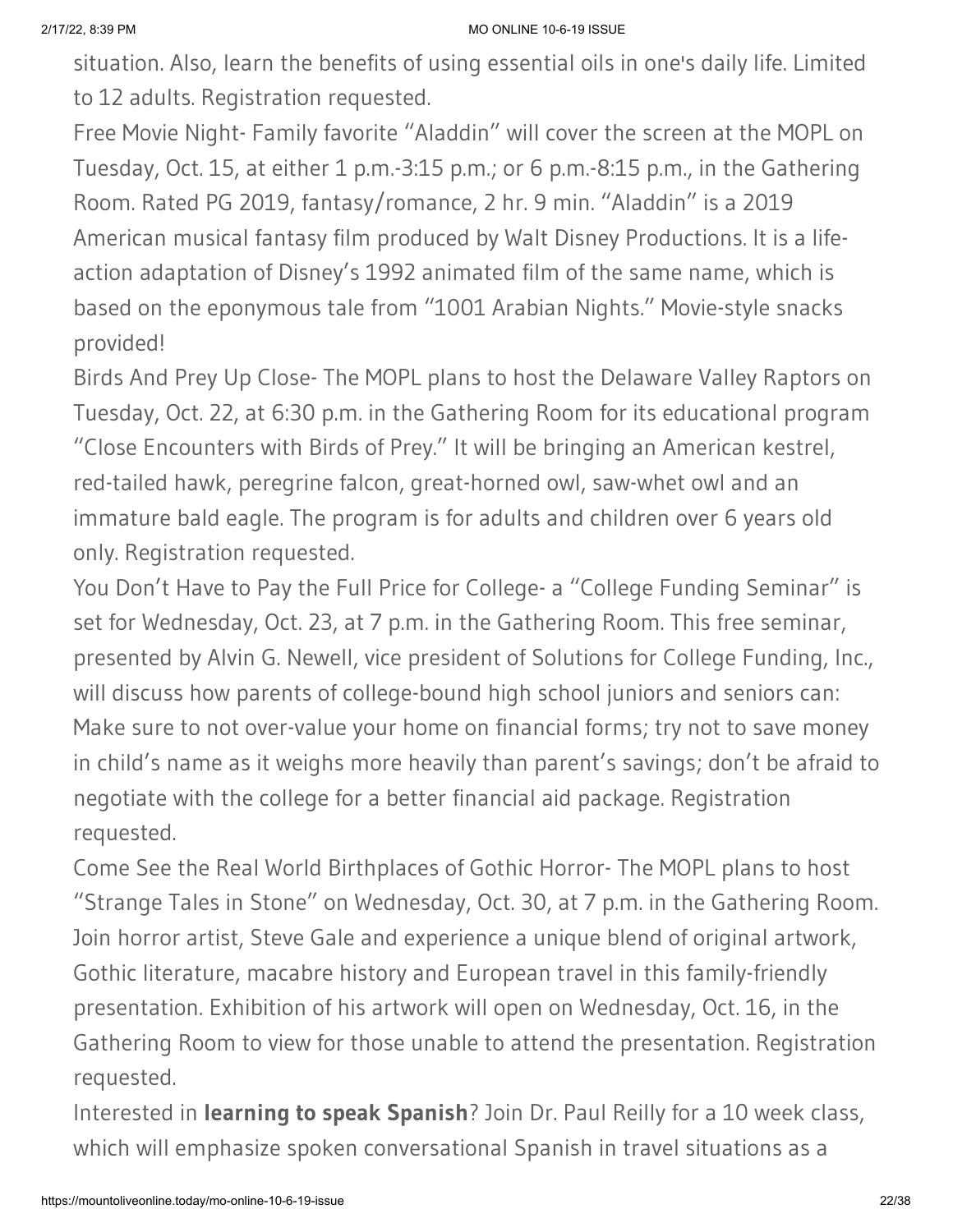tourist.

Classes are set for Thursdays through Nov. 21, from 6:30 p.m.-8 p.m. in the Career Room. If someone misses more than two classes, they will forfeit their space. Limited to 10 adults.

Registration required for all programs. Call 973-691-8686 Ext. 106 or go to [www.mopl.org](http://www.mopl.org/) to register.

#### *Local and county news*

### MOHS Vice Principal Moves Over To Lead Middle School

Mt. Olive Middle School welcomed its new principal this week.

James Kramer, a longtime Mt. Olive School District educator and vice principal at Mt. Olive High School, was appointed to the post by the board of education effective Tuesday, Oct. 1.

He replaces Matt Robinson, who held the position for one year. Robinson has been moved over to take on a new role as director of elementary education. As an employee in the district for 22 years, Kramer taught social studies for two years at the middle school before transferring to the high school where he has spent the last two decades. Since 2005 he has served as MOHS vice principal. "I'm excited to bring my own educational vision to Mt. Olive Middle School," said Kramer. "I want to continue building a culture where kids and staff members love coming into the building. Every day we need to send the message to students that we as adults care about them and want them to excel."

From 2000-2008, Kramer was the MOHS head football coach and led the team to its only state title in 2002.

Prior to joining the district, he taught at Morris Knolls High School in Rockaway and at Ridge High School in Basking Ridge.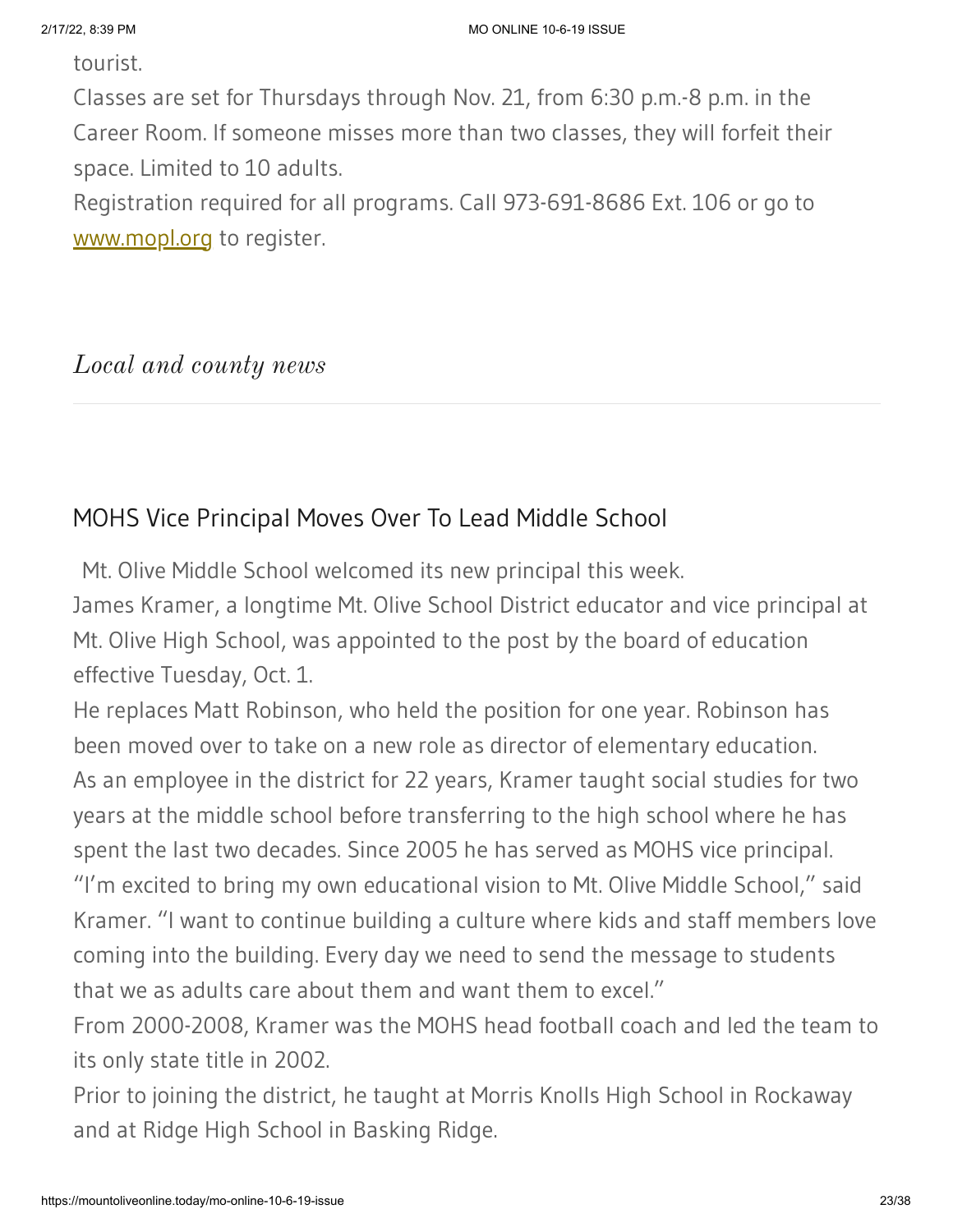"Jim is a proven educational leader who is down to earth and loves interacting with students and staff," said Dr. Robert Zywicki, superintendent of schools. "His knowledge of the Mt. Olive High School curriculum will be a huge benefit in preparing middle school students to take advantage of the academic opportunities at the high school."

A Flanders resident, Kramer is both a MOHS graduate and a parent of two MOHS students. Kramer holds two master's degrees: One in educational leadership from New Jersey City University and one in teaching from Fairleigh Dickinson University. He received his bachelor's in economics/business finance from East Stroudsburg University in Pa.

Kramer's replacement at MOHS as vice principal has not yet been announced. Stay tuned.....

MOHS Boys Varsity Soccer Advances to Semi-finals. On Sunday, Oct. 6, Mt. Olive High School Boys Varsity Soccer team defeats Morris Hills High School in penalty kicks of the Morris County Soccer Tournament after the game ended in a 1 - 1 double overtime tie. MOHS boys varsity plans to play against Montville High School boys varsity soccer in the semi finals round on Sunday, October 13 at noon. The game will be played at Parsippany Hills High School, 20 Rita Drive, Morris Plains.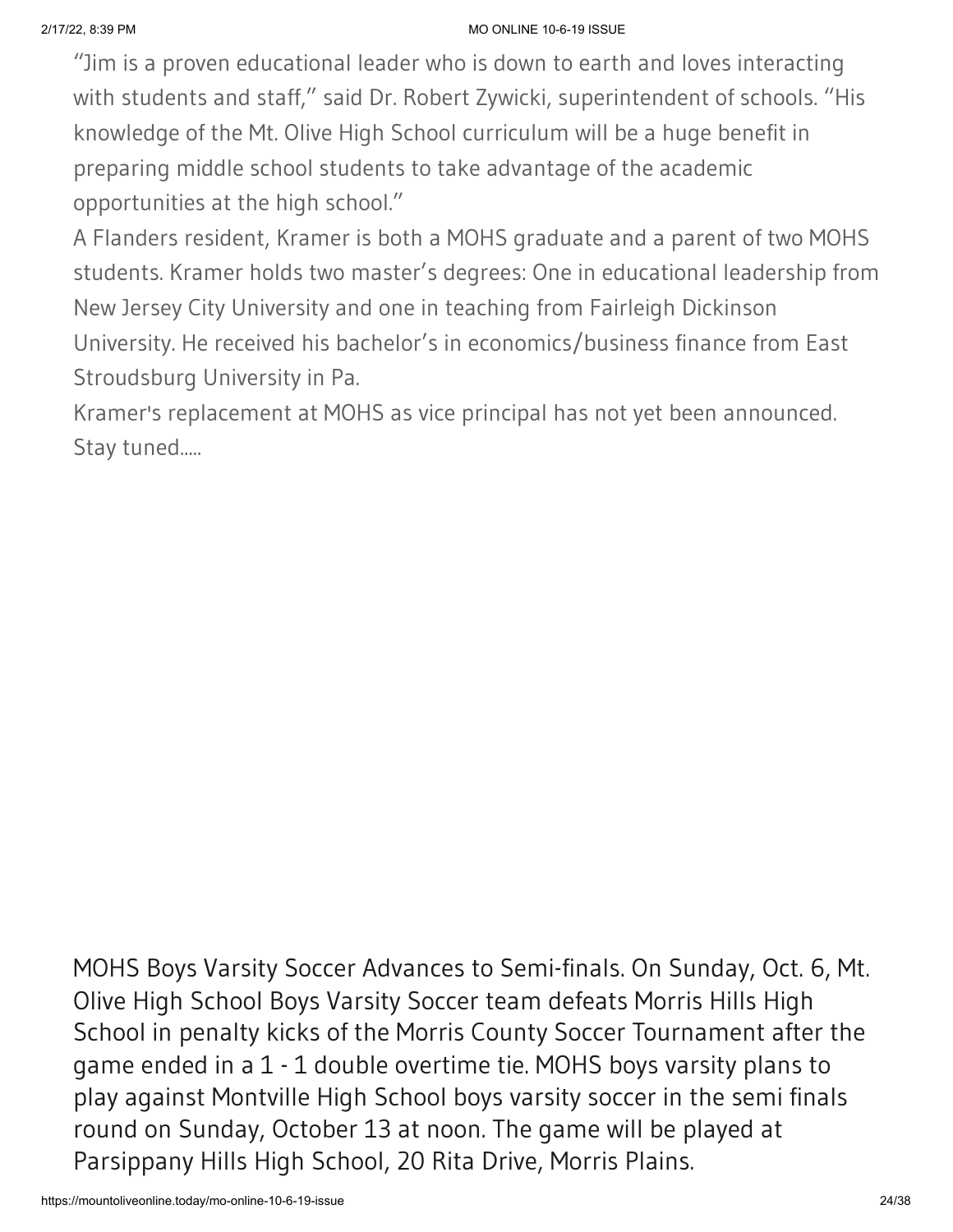### **MOHS Boys Varsity Football Homecoming Game Held.**

On Friday night, Oct. 4, Mt. Olive High School had its homecoming game and beat Randolph High School by a score of 15 - 13. Congratulations Homecoming King and Queen 2019, seniors Bennett Tilves and Gigi Parisi.

### **High Holidays Are Here**

Yom Kippur services are set for Tuesday, Oct. 8. See the service schedule below for further details or visit mychabadcenter.com or [https://www.mychabadcenter.com/templates/section\\_cdo/aid/4487066/jewish](https://www.mychabadcenter.com/templates/section_cdo/aid/4487066/jewish/High-Holidays.htm) /High-Holidays.htm

# **Yom Kippur Night // October 8**

Kol Nidrei: 6:30 p.m. **Yom Kippur Day // October 9** Morning Service: 9 a.m. Yizkor Memorial Service: 11 p.m. Children's Program: 11 a.m. Mincha: 6 p.m. Neila: 6:45 p.m.

### **Annual Roast Beef Dinner**

Coming To Hackettstown Chapel

Join in on Saturday, Oct. 26, 4:30 p.m. to 7 p.m., at First Presbyterian Church of Hackettstown's Annual Roast Beef Dinner at its chapel in Hackettstown.

Tickets are \$16 for adults; \$9 for children under 12 years old.

Advanced ticket purchase is strongly recommended. For tickets, contact: Ellen Bergman at 908-637-6236 or Donna Erickson at (908) 637-6007.

# **Fall In Love With Reading At Inaugural Book Festival**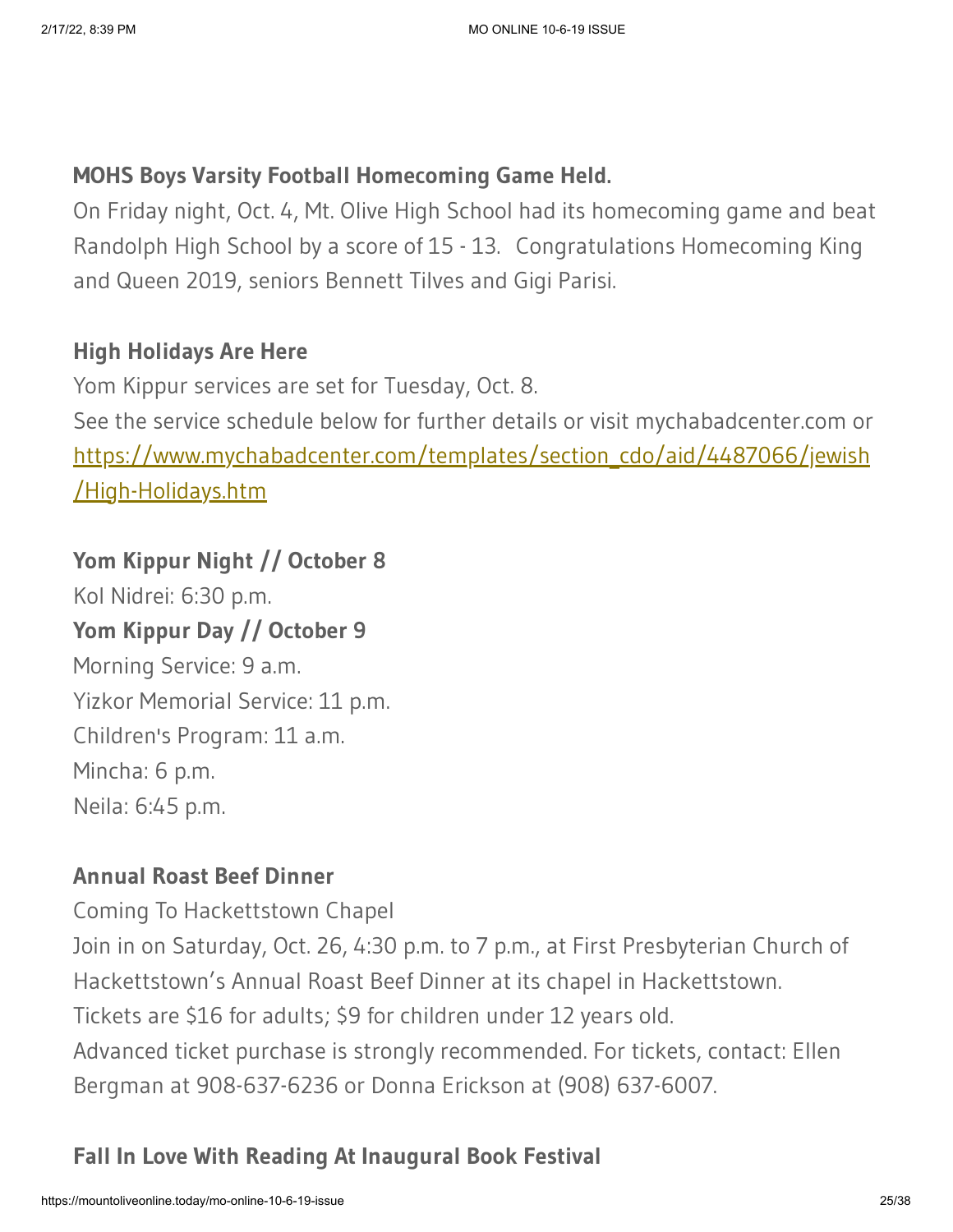An area-wide book festival has been scheduled for Saturday, Nov. 9, hosted by the Middle Valley Community Center in Long Valley.

Chairperson D.J. Murphy of Califon said the festival will feature at least 10 published authors representing a variety of genres including children's books, mysteries, science fiction, military, romance, and humor, among others. Local libraries have also been invited to participate and provide displays in an effort to promote literacy. Admission to the festival is free.

Murphy is an award-winning screenplay writer and published author of a number of books written in several genres. His vice chair is long-time animal book author, Loren Spiotta-DiMare of Tewksbury. Spiotta-DiMare has had 20 books about her favorite subjects published for both adults and children. Devoted to promoting responsible pet ownership and highlighting the strength of the

human/companion animal bond, she has several new titles in progress.

Murphy noted that the MVCC is also seeking additional sponsors for the event. To date, five local businesses have signed on to underwrite the festival. Financial support will be used toward preservation of the 225 year-old building, which most know it as the 'yellow building' on Rt. 513 in Middle Valley.

The MVCC is an all volunteer, non-profit organization dedicated to the practice of community neighborliness and involvement in civic efforts. The center has served a number of functions over its long history dating to the 1800's, including a post office and mercantile center. It has been used for judicial, educational, religious, social and cultural activities for the past two centuries.

The MVCC's location on the western edge of Morris County and the eastern edge of Hunterdon County has attracted attendance from a large number of residents to its current art, cultural and popular entertainment programs.

For questions about the Book Festival or to become a sponsor, contact Murphy at [djvmurphy@gmail.com](mailto:djvmurphy@gmail.com).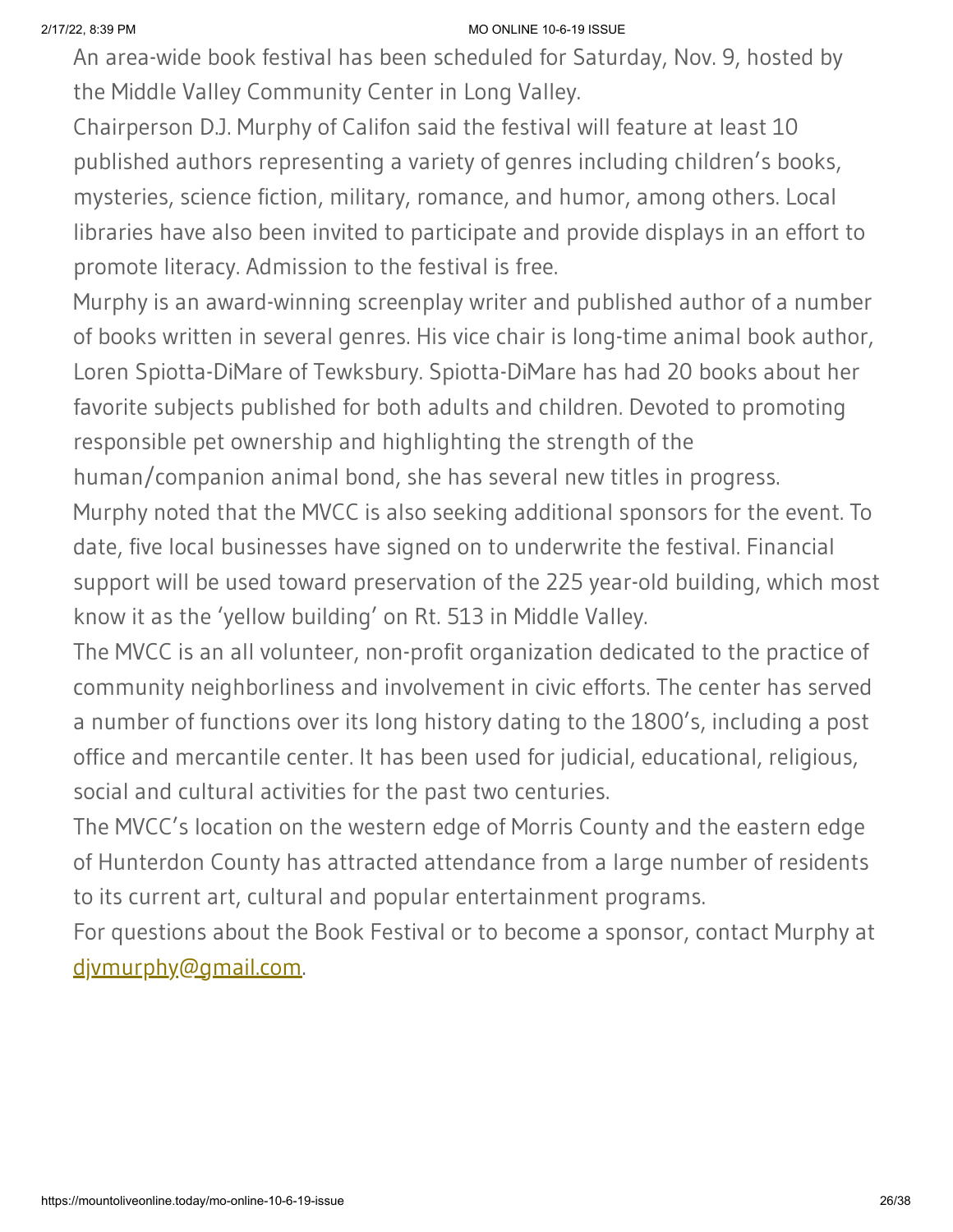*join Mount OLIVE walkers*

Step into shape with a new walking program, Mt. Olive Walkers- a new class on Fridays through the Mt. Olive Exercise program. Get Lean At Lunch is held at 1 p.m. Walk-Ins are welcome.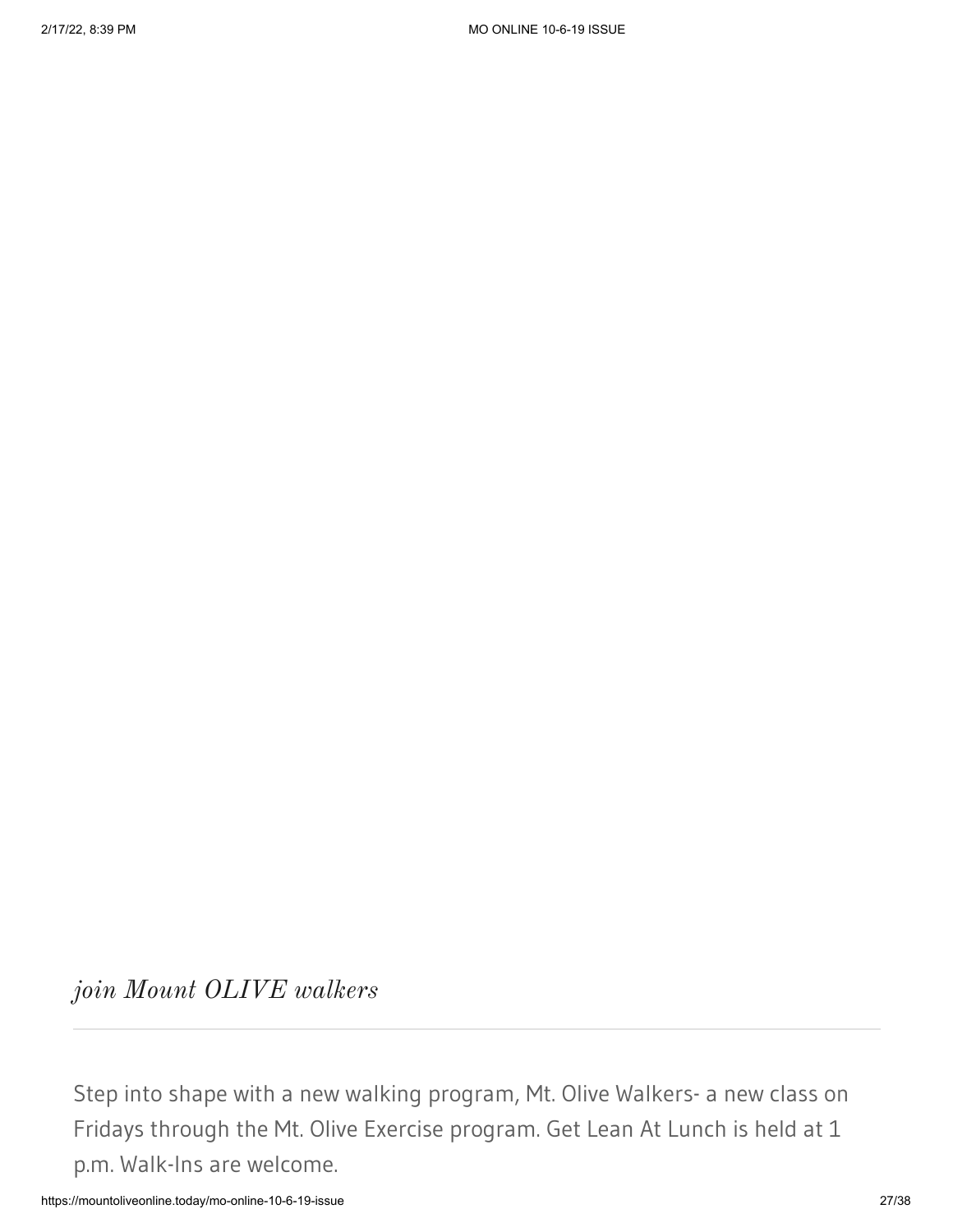Free to members; \$5 fee for non-members.

This new class will bring local residents together to walk with weights, core toning and stretch.

Email **[cherylc6@optonline.net](mailto:cherylc6@optonline.net)** for more details and to sign up.

*College News*

# Centenary Commemorates Domestic Violence Awareness Month

From left, Olivia Hunter (interpersonal violence counselor, SSVP), Victoria Manzi (first year leader), Brooke Castanzo (first year leader), Erin Snyder (program coordinator, SSVP)

Activities are planned to educate and work to eradicate the abuse that touches the lives of three out of four Americans.

October is Domestic Violence Awareness Month (DVAM) and Centenary University in Hackettstown is hosting a range of activities to support the nationwide movement to build awareness and end violence and sexual assault. "We all need to learn more about domestic violence, dating violence, stalking and sexual assault, to bring these issues out of the shadows," said Erin Snyder, Survivor Support & Violence Prevention Program coordinator at Centenary. "We hope that students, staff, and faculty, along with members of the wider community, will participate in our activities and spread the word." Last fall, the U.S. Department of Justice awarded a three-year, \$300,000 grant to Centenary to institute Cyclone Strong, an initiative to strengthen awareness, prevention, and on-campus services regarding sexual assault, domestic violence, dating violence, and stalking (SADVS). The grant helped Centenary emerge as a leader in SADVS support and education in the region through the funding of a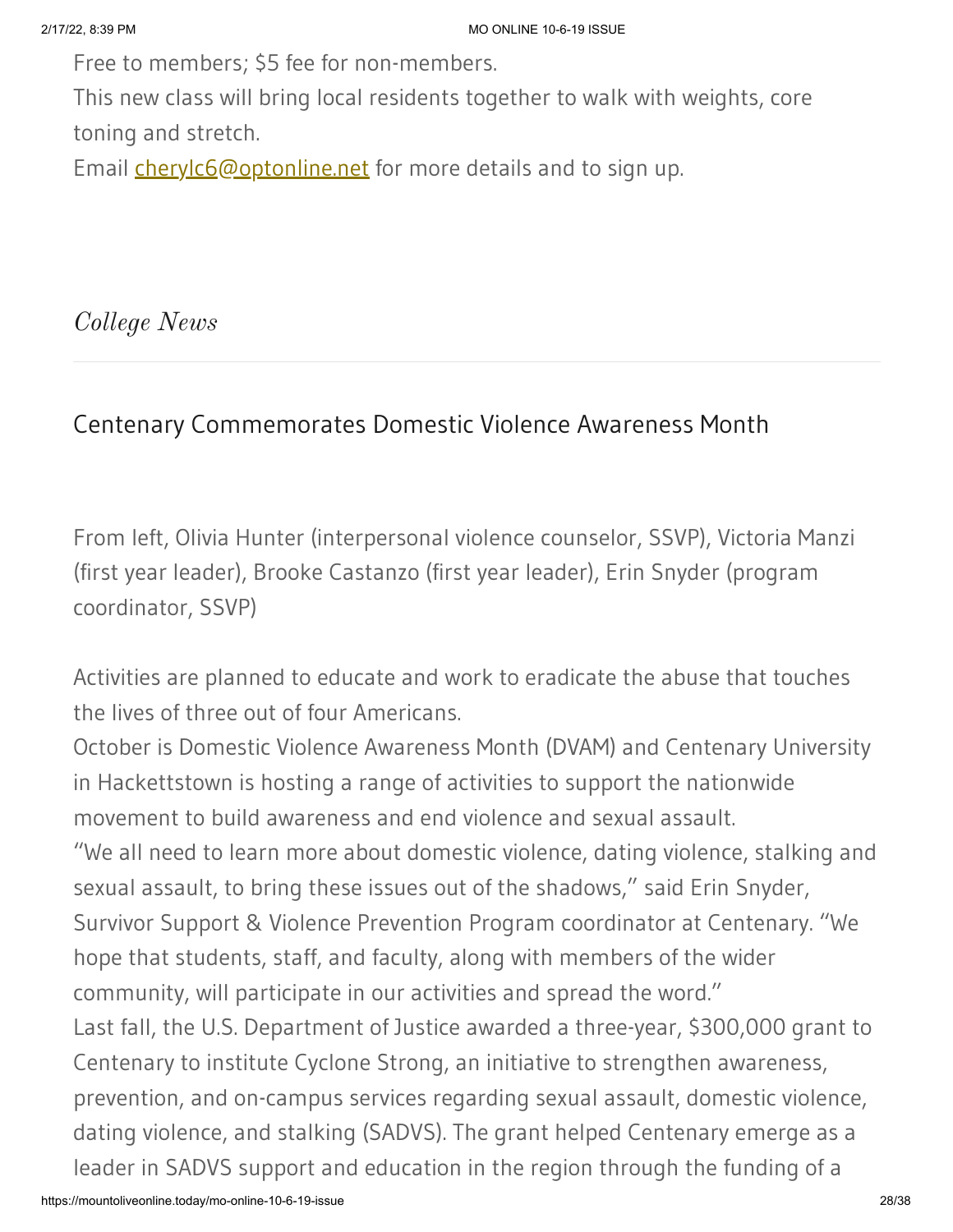Coordinated Community Response (CCR) Team, as well as Snyder's position to coordinate the University's efforts.

The grant also supports educational programming, including the following events to mark Domestic Violence Awareness Month:

· **Paint It Purple Campaign/Purple Thursdays**—Purple is the color that signifies domestic violence awareness. Events include: Sweet Treats (painting cupcakes with purple icing) on Oct. 10; and Put a Nail in It, on Oct. 17, which spreads the word through participants painting the nail of their left ring finger purple. All programs will be held outside The David and Carol Lackland Center and in the Centenary University cafeteria.

· **Voices & Visions of Survivorship and Empowerment**—Events highlighting artistic expression include the official launch of Domestic Violence Awareness Month on Oct. 1; Purple Out Poetry on Oct. 21 in partnership with the Centenary Writing Collaboratory; A Pledge Art Mural throughout the week of Oct. 21; and an art opening/reception on Oct. 24 to display pieces created during the month. A related event is the launch of the White Ribbon Campaign at Wrestle Offs, cosponsored by the Survivor Support & Violence Prevention Program and the Centenary University wrestling team. The event is a renewal of student-athletes' commitment to ending toxic masculinity and is part of a series of programs planned for November focusing on healthy masculinity.

National Domestic Violence Awareness Month was started in 1981 by the National Coalition Against Domestic Violence as a "Day of Unity" to connect those working to end abuse of women and children. The event was expanded to a full month in 1987, as awareness has grown that domestic violence affects millions, including women and men of every race, religion, culture and status, and includes a wide range of behaviors from verbal to physical violence. Nearly three out of four Americans know someone personally who is or has been a victim of domestic violence.

If you need assistance or want to talk to someone about domestic violence, please contact the Domestic Abuse and Sexual Assault Crisis Center of Warren County's Helpline at 908-453-4181.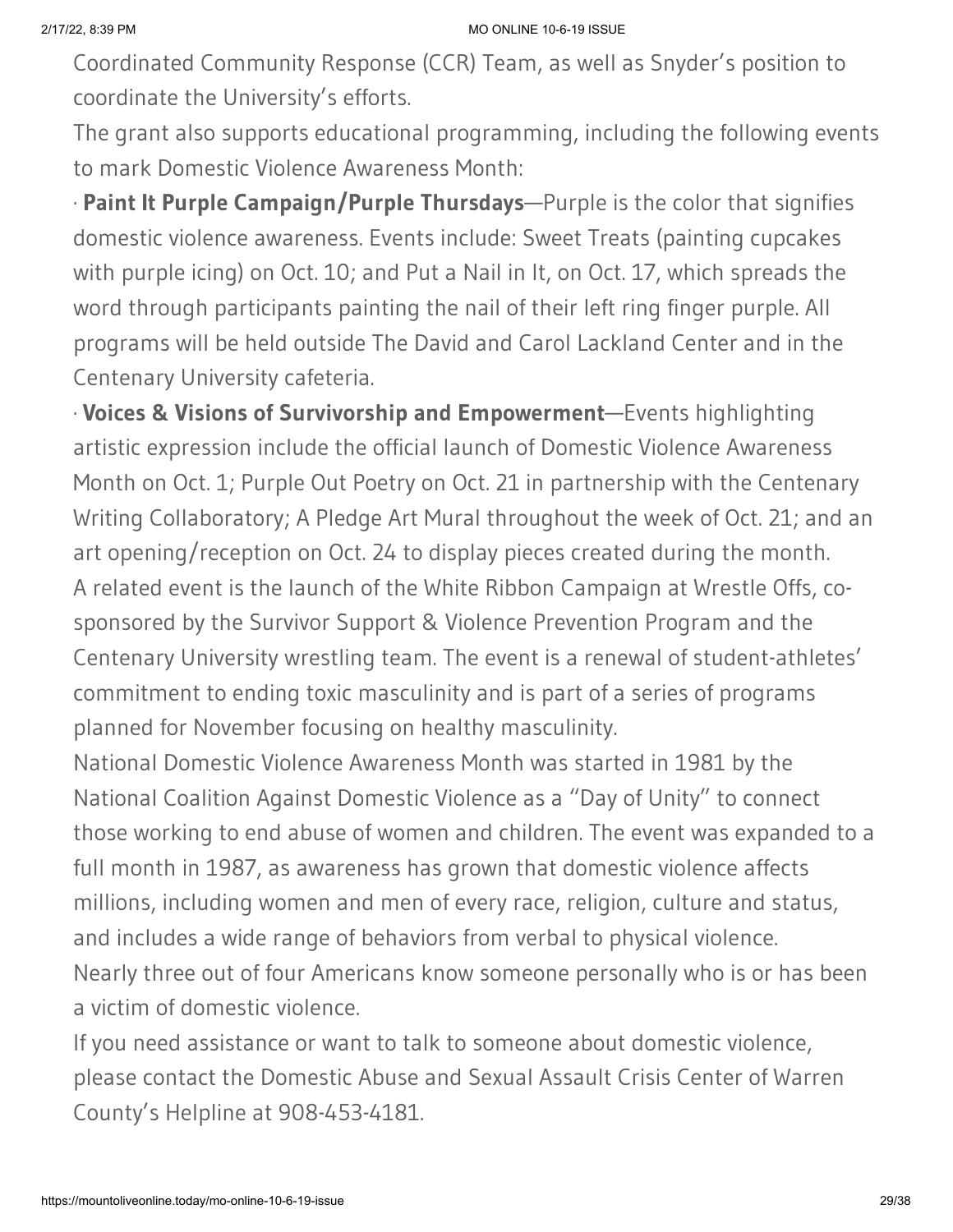# CCM Recognized By Two Organizations as Educational & Business Leader

*Pictured, from left, are CCM Trustee Vice Chair Thomas Pepe; Trustee Jeffrey Advokat; CCM President Anthony J. Iacono; CIANJ President Anthony Russo; CCM Vice President of Professional Studies and Applied Sciences Patrick Enright; CCM Director of Workforce Development Irena Kaler; and Associate Director Beth Rodgers.*

County College of Morris (CCM) in Randolph was recently recognized by two key state business groups for its excellence in preparing students and employees to meet the needs of industry and for serving as an educational leader and valued business partner.

On Tuesday, Sept. 24, the college was presented with an Industry Leader Best Practice Award by the Commerce and Industry Association of New Jersey (CIANJ). This marked the second year in a row CCM received a CIANJ Best Practice Award. Once again, the award recognized CCM for the strength of its programs offered through its Center for Workforce Development and the construction of an Advanced Manufacturing and Engineering Center, slated to open in 2010. A panel of judges, including Dale Caldwell, executive director of the Farleigh Dickinson University Rothman Institute of Innovation and Entrepreneurship; Robert Stramara, chief operating officer of the New Jersey Manufacturing Extension Program (NJMEP); Dean Paranicas, CEO of the Healthcare Institute of New Jersey and CIANJ President Anthony Russo, reviewed the submissions and selected the most extraordinary ones to be honored at the conference. CCM President Anthony J. Iacono served as the opening keynote speaker for the

awards ceremony held at Nanina's in the Park in Belleville. During his remarks, Iacono said that the college's success relies on the strength of its partnerships with business and industry and other organizations.

"As I like to say, CCM does great things every day, but we do even greater things with and because of our partners," said Iacono.

https://mountoliveonline.today/mo-online-10-6-19-issue 30/38 Included among those partnerships is an online course the college is providing in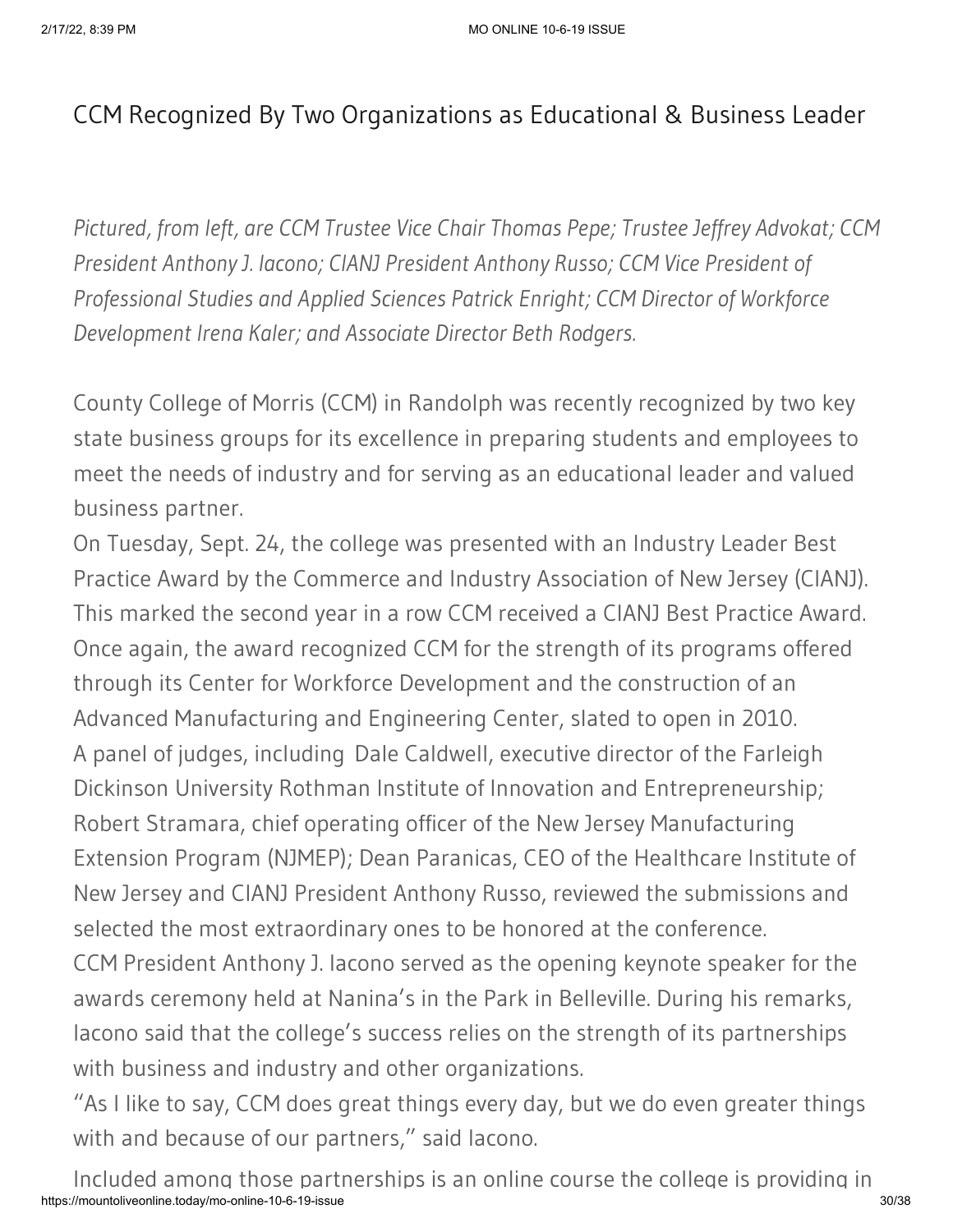#### 2/17/22, 8:39 PM MO ONLINE 10-6-19 ISSUE  $\blacksquare$  MO ONLINE 10-6-19 ISSUE<br>  $\blacksquare$

conjunction with NJMEP to provide food safety training for employees in the food production and manufacturing industry. CCM also is the lead organization in a consortium, supported by a \$4 million grant from the U.S. Department of Labor, to develop apprenticeship models for the advanced manufacturing industry. The second recognition was presented to Iacono by NJBIZ, which named him to its Education Power 50 list. One of the leading business publications in the state, NJBIZ in its September 23 issue praised Iacono for the college's work to provide skilled professional for the manufacturing industry. In the article, Iacono noted, "Our work is to help others to do their work better."

# Centenary University Rises In Higher Education Rankings

Annual ratings from U.S. News & World Report and Study.com recognize Centenary for social mobility, online business program, and overall excellence Centenary University in Hackettstown received high reviews from two well-known college ranking sources, achieving outstanding marks for social mobility, online business programs and overall excellence.

"This recognition reinforces Centenary's excellent reputation, underscoring the things students value most about the university," noted Amy D'Olivo, vice president for academic affairs. "With generous financial aid packages, as well as ample academic and career support, Centenary offers an educational experience that elevates the career goals of each and every student."

In this year's U.S. News & World Report rankings, Centenary placed 34th among Top Performers on Social Mobility—Regional Universities North. New in 2020, this category recognizes schools that are successful in advancing the social mobility of economically challenged students through programs that support retention and, ultimately, lead to higher graduation rates. Centenary placed sixth among the 11 New Jersey universities ranked in this category.

Centenary also climbed 23 places in U.S. News & World Report's Best Colleges— Regional Universities North category, placing 119th overall and eighth in N.J.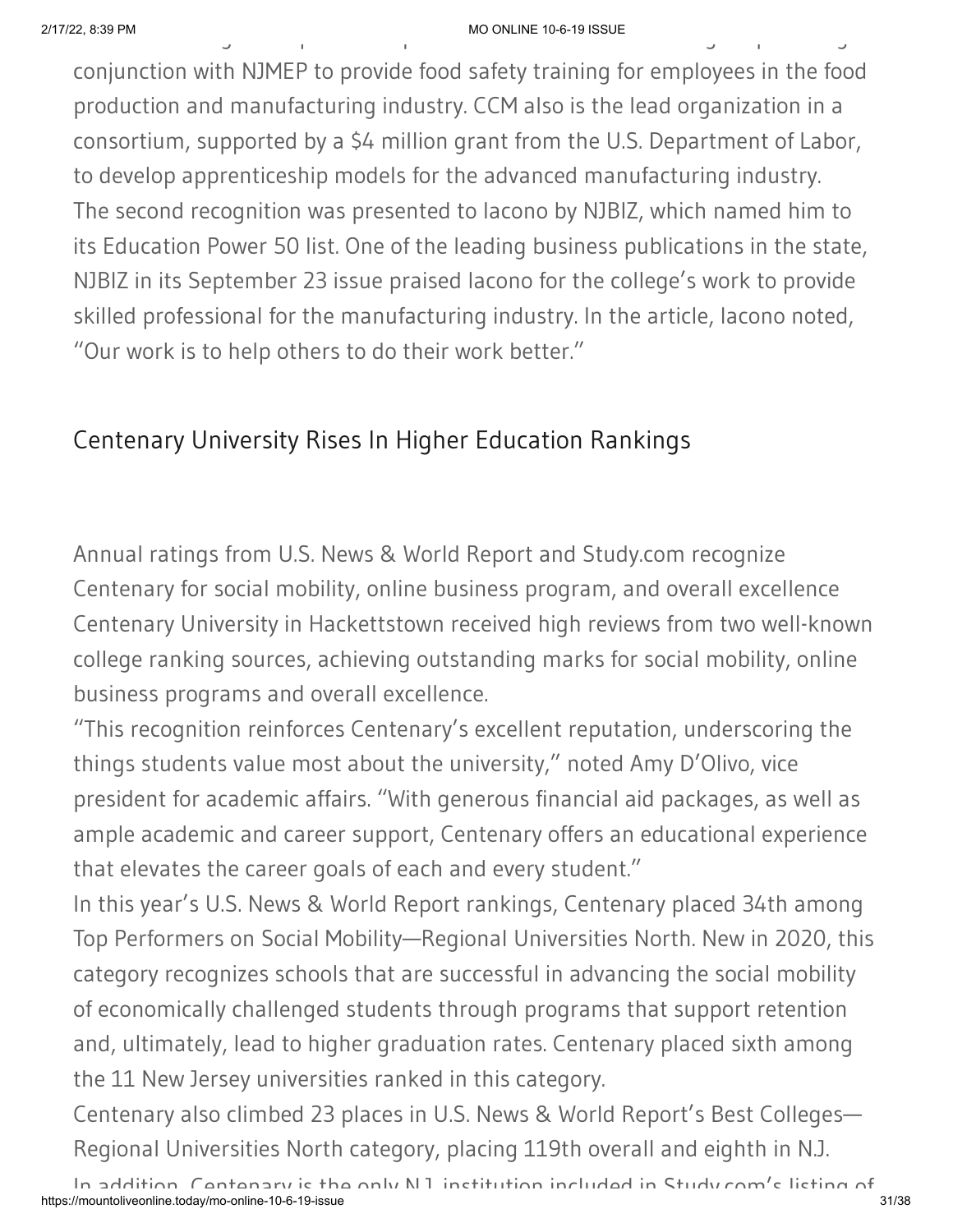In addition, Centenary is the only N.J. institution included in Study.com s listing of the Best Online Business Degree Programs, spotlighting 50 online programs across the nation. The annual ranking recognizes universities for high quality business programs that are accessible and affordable. Centenary was cited for its flexible online and blended programs for both undergraduate and graduate students, including accounting and business administration degrees with concentrations in areas such as data analytics, management, and social media marketing.

Founded in 1867 by the Newark Conference of the United Methodist Church, Centenary University's academic program integrates a solid liberal arts foundation with a strong career orientation. This mix provides an educational experience that prepares students to succeed in the increasingly global and interdependent world. The university's main campus is located in Hackettstown,, with its equestrian facility in Washington Township. The Centenary University School of Professional Studies offers degree programs at two locations, Parsippany and Edison, as well as online and at corporate sites throughout N.J.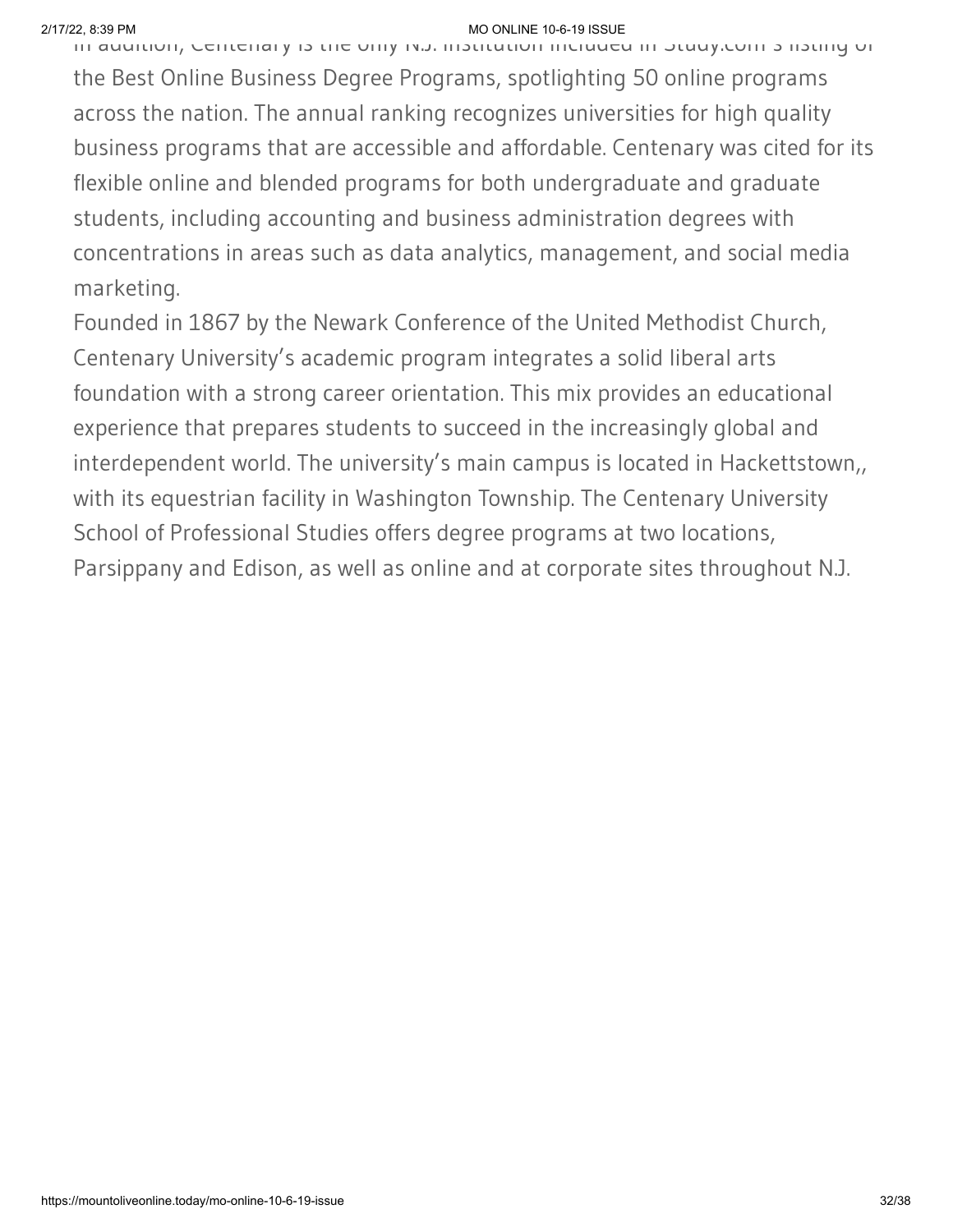# *Gloria Andrich Life Insurance Sales Broker*

https://mountoliveonline.today/mo-online-10-6-19-issue 33/38 If you're living large in your "*New Jersey Dream Home*" …. Protect it! Life insurance can pay off your mortgage & protect your most valuable assets! Call today to hear about "Term Life Insurance coverage **without an Exam**" 908-684-0023 or click here [https://andrichbrokerage.com/request-a-quote](https://andrichbrokerage.com/request-a-quote?fbclid=IwAR0V44u63KxQNCV_RGKoXtsj1fhzXoVejqflqfq8rGoJPlhrLc3-t7PUhVQ) & we will reach out to YOU!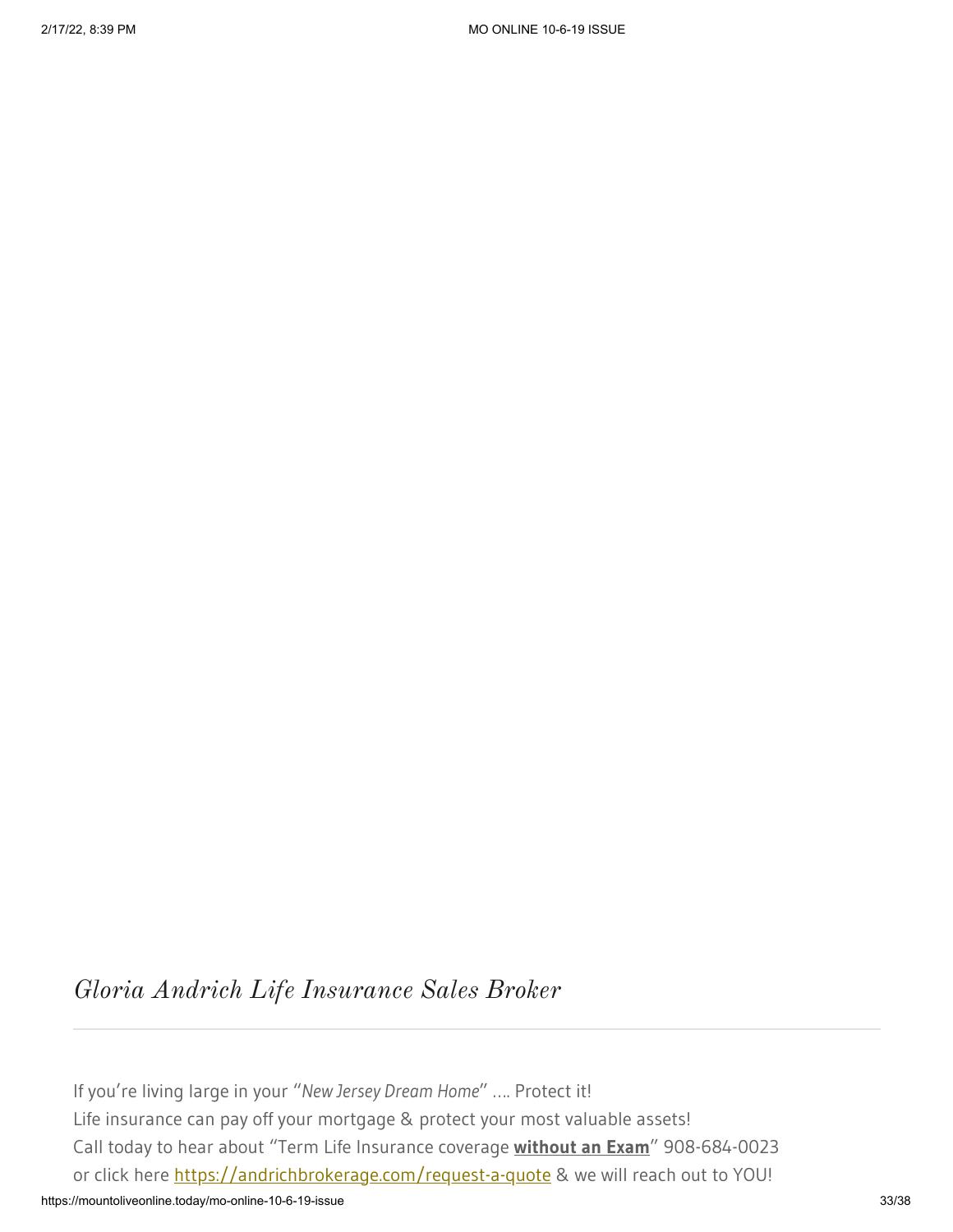# *Events around town*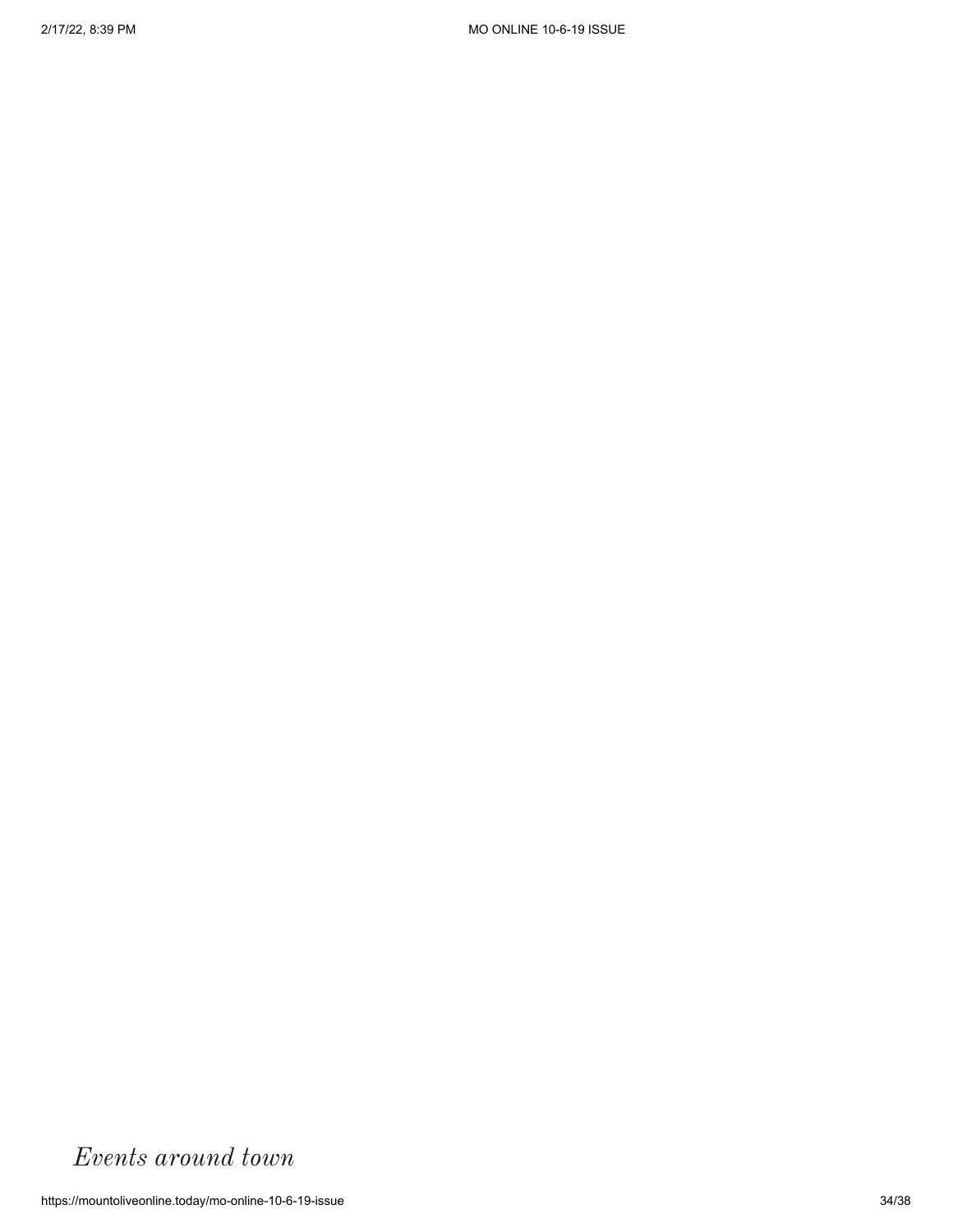# *Subscribe*

Sign up to get each issue delivered straight to your inbox.

Email Address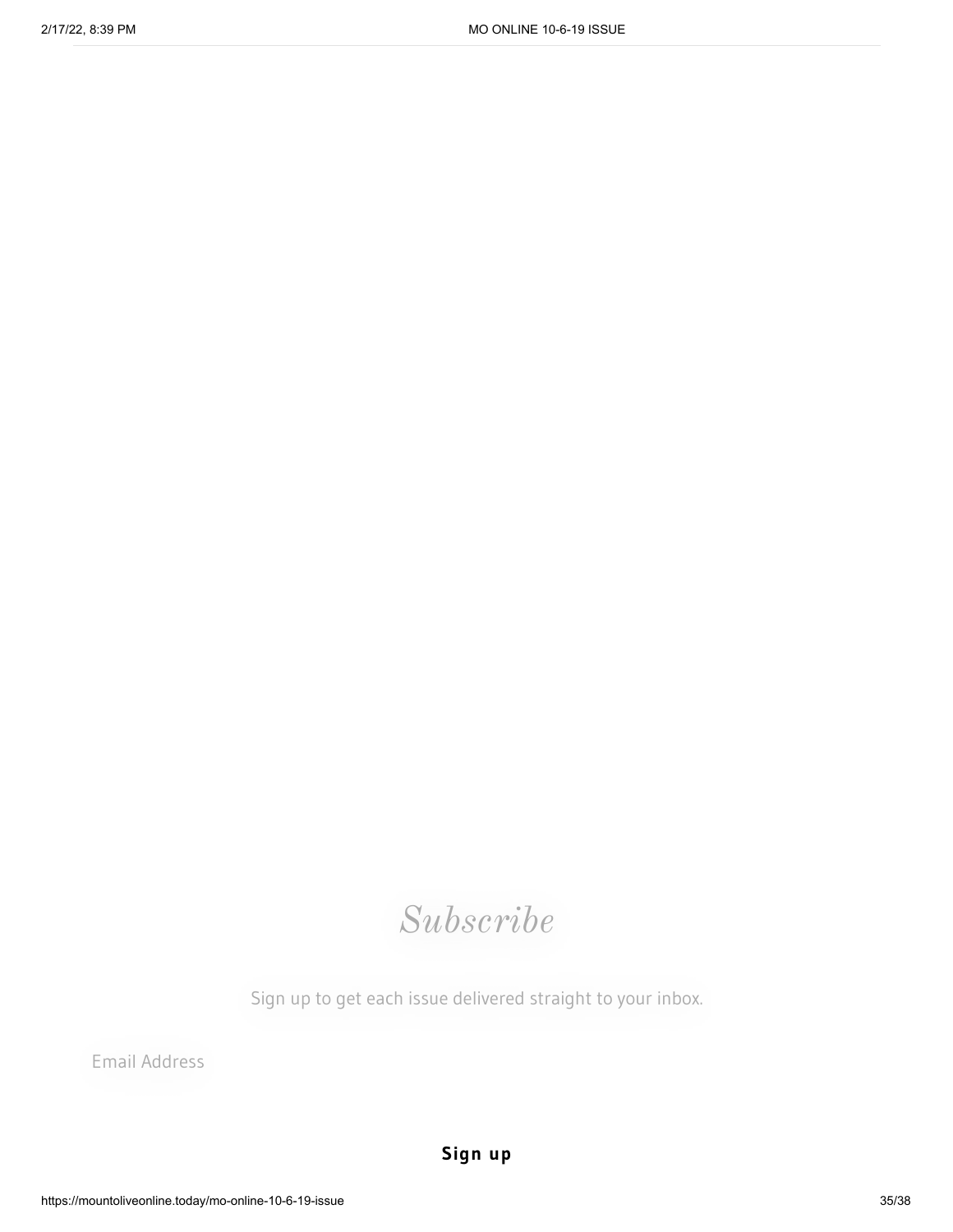*About Mt Olive online*

# Managing Editor/Publisher

Experienced journalist since 1990, living in Flanders for 21 years and covering Mt. Olive Township for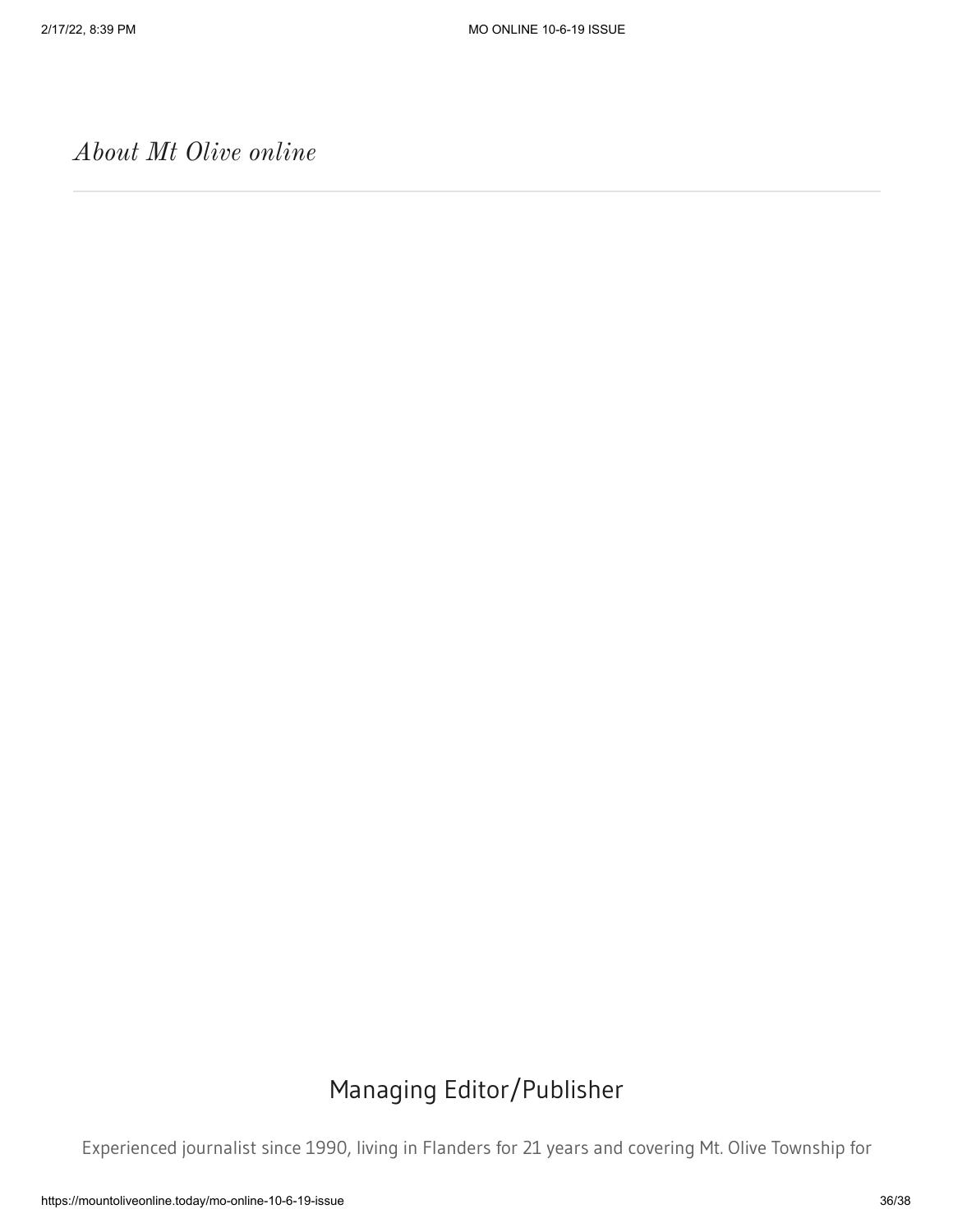the past 10 years.

### *Contact Us*

# Schools, Sports, Business, Government, People.....MO on the GO!

Have a story idea for us or want to advertise? Call for pricing? Send us a message and let us know what's happening today in Mt. Olive.

### Mt. Olive Online

Mount Olive, New Jersey, United States

#### [\(973\) 577-6618](tel:9735776618) [Editor@mtoliveonline.today](mailto:Editor@mtoliveonline.today)

# phone calls 9 a.m. - 5 p.m.

Open today 09:00 am  $-$  05:00 pm  $\sim$ 

#### **Send Message**

**Get directions**